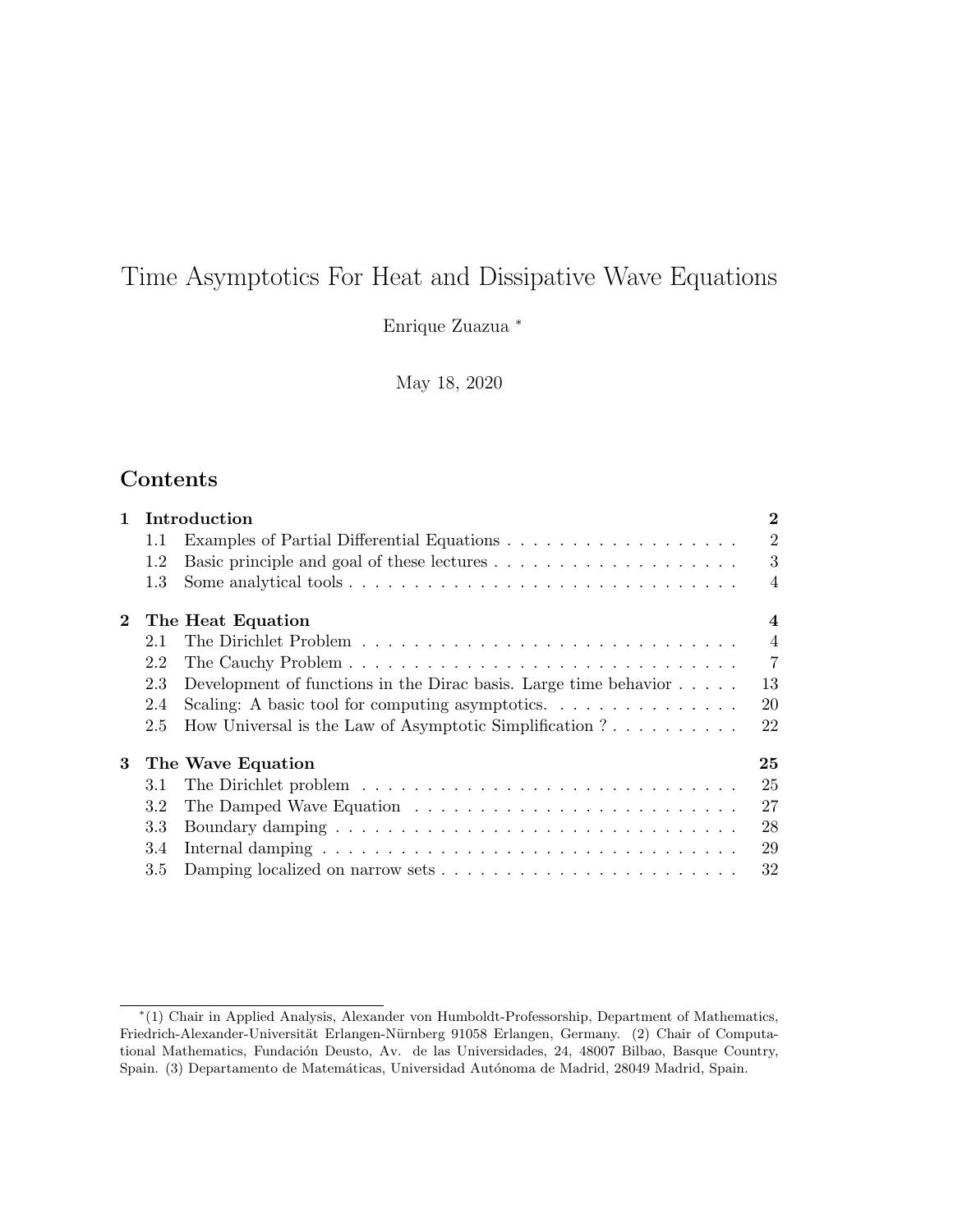## 1 Introduction

## 1.1 Examples of Partial Differential Equations

### Elliptic equations:

\* Laplace equation

$$
-\Delta_x u = f
$$

$$
\left[\Delta_x = \sum_{i=1}^N \frac{\partial^2 u}{\partial x_i}\right] \qquad N = 1, 2, 3,
$$

\* Stokes equation

$$
\begin{cases}\n-\Delta_x \vec{u} &= \vec{f} + \vec{\nabla}_x p \\
\text{div}\,\vec{u} &= 0\n\end{cases}
$$

\* Plate equation

$$
\Delta_x^2 u = f
$$

 $*$  The Lamé system is 3-d elasticity

$$
\mu \Delta_x \vec{u} - (\lambda + \mu) \vec{\nabla}_x \operatorname{div}_x \vec{u} = \vec{f}
$$

$$
\vec{u} = \begin{pmatrix} u_1 \\ u_2 \\ u_3 \end{pmatrix}, \qquad \vec{f} = \begin{pmatrix} f_1 \\ f_2 \\ f_3 \end{pmatrix}
$$

Elliptic equations describe the stationary (time independent) solutions of evolution equations (hyperbolic and parabolic ones).

## Parabolic Equations:

\* The heat equation:

$$
u_t - \Delta_x u = 0.
$$

\* The Stokes equations:

$$
\begin{cases} \vec{u}_t - \nu \Delta \vec{u} = \vec{\Delta} p \\ \text{div } \vec{u} = 0 \end{cases}
$$

\* Navier-Stokes equations:

$$
\begin{cases} \vec{u}_t - \nu \Delta \vec{u} + \vec{u} \cdot \vec{\nabla} \vec{u} = \vec{\nabla} p \\ \text{div } \vec{u} = 0 \end{cases}
$$

\* Convection-diffusion equations:

$$
u_t - \Delta u + \operatorname{div}(\vec{f}(u)) = 0
$$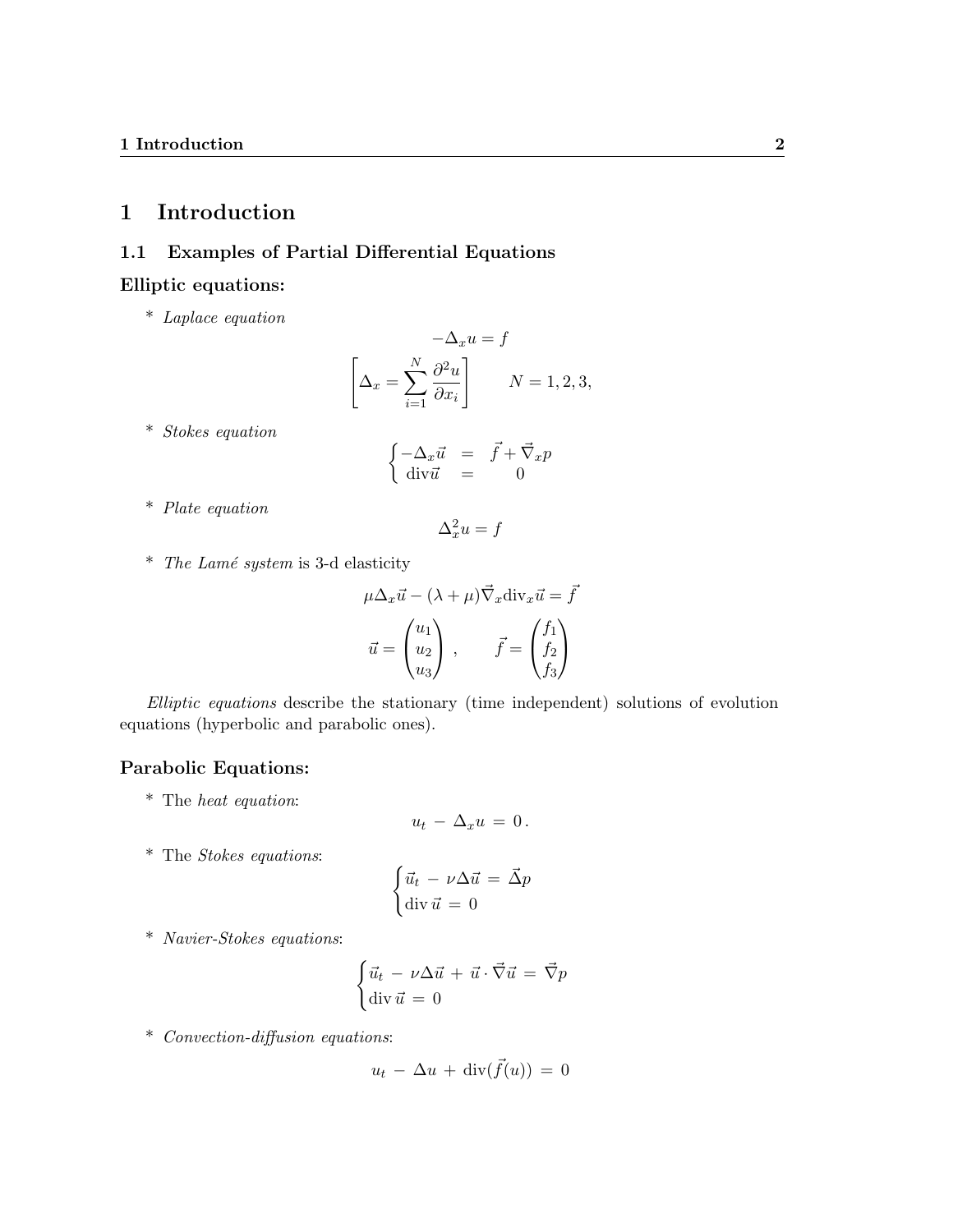#### Hyperbolic equations:

\* The wave equation:

$$
u_{tt} - \Delta u = 0
$$

(arises in the context of acoustic waves, vibrations of strings, membranes).

\* The system of elasticity:

$$
\vec{u}_{tt} - \mu \Delta \vec{u} - (\lambda + \mu) \vec{\nabla} \text{div} \vec{u} = 0.
$$

(relevant in vitrations of 3-d elastic bodies).

\* Maxwell equations

$$
\begin{cases} \vec{E}_t & = \operatorname{curl} \vec{M} \\ \vec{M}_t & = \operatorname{-curl} \vec{E} \end{cases}
$$

\* Hyperbolic conservation laws:

$$
u_t + \operatorname{div}(\vec{f}(u)) = 0.
$$

Other closely related and significant models are also worth mentioning.

 $*$  Schrödinger equation:

$$
iu_t + \Delta_u = 0,
$$

(which arises in Quantum Mechanics and Optics).

\* Airy and KdV equations:

$$
u_t + u_{xxx} = 0
$$

$$
u_t + u_{xxx} + u_x + uu_x = 0
$$

relevant in the theory of water waves and solitons.

\* Hamilton-Jacobi equations:

 $u_t + H(\nabla_x u) = 0.$ 

#### 1.2 Basic principle and goal of these lectures

Understanding completely the dynamics of evolution processes is too difficult. However, for many relevant systems an asymptotic simplification process occurs and the large time behavior is often given by simpler equations allowing a quite explicit and complete analysis.

The most typical example is that of an evolution equation in which solutions converge, as time tends to infinity, to the solutions of the corresponding elliptic (time-independent) equation.

In these lectures we present some important examples in which this asymptotic simplication occurs and describe some mathematical techniques allowing to explore this issue.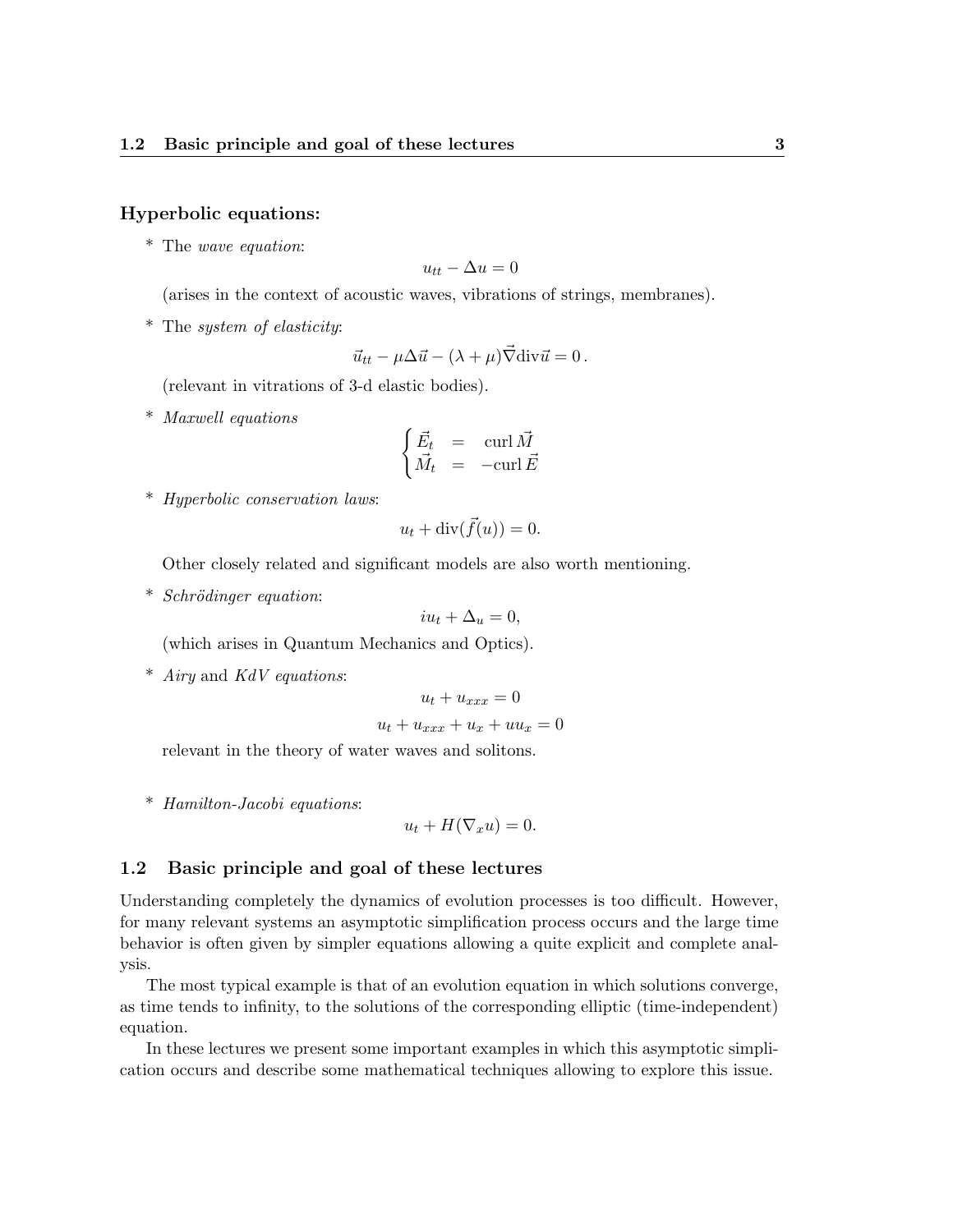#### 1.3 Some analytical tools

- Fourier & Harmonic Analysis.
- Functional Analysis (spaces, inequalities).
- Semiproup Theory.
- Interpolation.
- Distributions.

. . . . . .

## 2 The Heat Equation

### 2.1 The Dirichlet Problem

Given a bounded domain  $\Omega$  we consider the heat equation with Dirichlet boundary conditions:

$$
\begin{cases} u_t - \Delta u = 0 & \Omega \times (0, \infty) \\ u = 0 & \partial \Omega \times (0, \infty) \\ u(x, 0) = \varphi(x) & \Omega. \end{cases}
$$

Here  $u = u(x,t)$  where  $x = (x_1, \ldots, x_n) \in \mathbb{R}, t > 0$  and  $\Delta = \Delta_x = \sum_{i=1}^N \frac{\partial^2}{\partial x^i}$  $\frac{\partial^2}{\partial x_i^2}$  and  $\cdot_t = \frac{\partial}{\partial t}.$ 

Fourier Analysis allows obtaining the explicit form of solutions.

Consider first the eigenvalue problem

$$
\begin{cases}\n-\Delta \phi_j = \lambda_j \phi_j & \text{in } \Omega \\
\phi_j = 0 & \text{on } \partial \Omega, j = 1, \dots, \infty\n\end{cases}
$$

The spectral theory for compact self-adjoint operators in Hilbert spaces allows showing that the problem admits an increasing sequence of positive eigenvalues, of finite multilplicity, tending to infinity

$$
0 < \lambda_1 < \lambda_2 \leq \lambda_3 \leq \cdots \leq \lambda_n \leq \ldots \to \infty
$$

so that the corresponding eigenfunctions  $\{\phi_j\}$  constitute an orthonormal basis of  $L^2(\Omega)$ .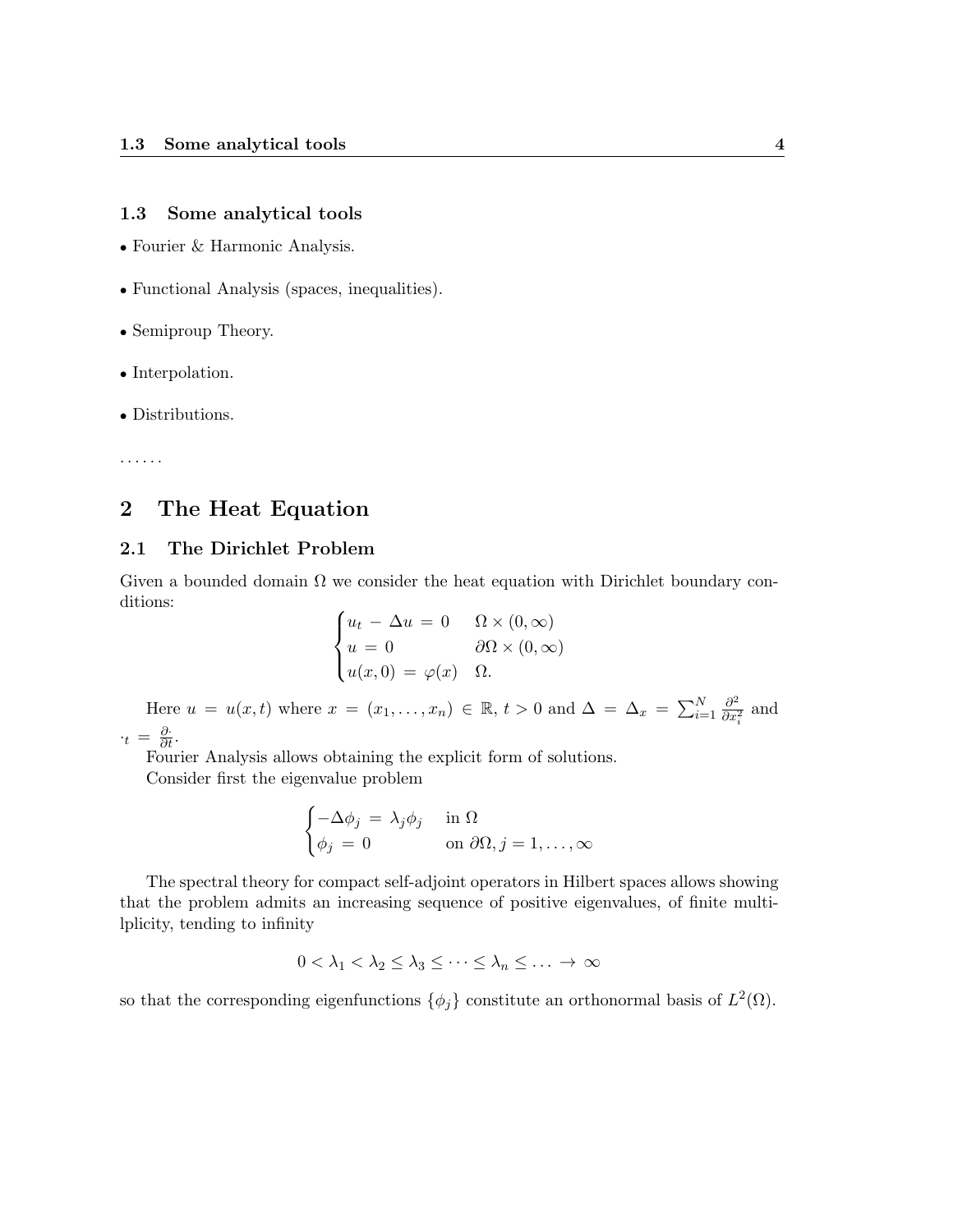Solutions of the heat equation can now be easily developed in Fourier series in this eigenfunctions basis:

$$
u(x,t) = \sum_{k=1}^{\infty} \varphi_k e^{-\lambda_k t} \phi_k(x)
$$

$$
\varphi(x) = \sum_{k=1}^{\infty} \varphi_k \phi_k(x)
$$

$$
\varphi_k = \int_{\Omega} \varphi(x) \phi_k(x) dx.
$$

According to the orthogonality property of eigenfunctions the following holds for the time evolution of the  $L^2$ -norm of solutions:

$$
||u(t)||_{L^{2}(\Omega)}^{2} = \sum_{k=1}^{\infty} \varphi_{k}^{2} e^{-2\lambda_{k}t}.
$$

This identity illustrates the well-posedness of the system in the forward sense of time and provides an easy bound for the semigroup map  $S(t)$  that associates to any initial datum  $\varphi$  the solution  $u(t)$  at time t:

$$
||S(t)||_{\mathcal{L}(L^2(\Omega))} = e^{-\lambda_1 t}.
$$

By the contrary, the same identity illustrates the strong time-irreversibility of the system:

$$
||u(0)||_{L^{2}(\Omega)}^{2} = \sum_{k=1}^{\infty} \varphi_{k}^{2} = \sum_{k=1}^{\infty} u_{k}^{2}(t)e^{2\lambda_{k}t}.
$$

Time irreversibility and the smoothing property of the heat semigroup are strongly linked. The following holds:

$$
\varphi = u(0) \in L^2(\Omega) \Rightarrow u(t) \in H^s(\Omega), \ \forall s > 0.
$$

Indeed,

$$
||u(t)||_{H^s(\Omega)}^2 = \sum_{k=1}^{\infty} \lambda_k^{2s} u_k^2(t) = \sum_{k=1}^{\infty} \lambda_k^{2s} e^{-2\lambda_k t} \varphi_k^2 \leq C_s \sum_{k=1}^{\infty} \varphi_k^2 < \infty.
$$

Consequently, the heat equation posesses the following main properties:

- Smoothing
- Time Irreversibility
- Dissipation of energy.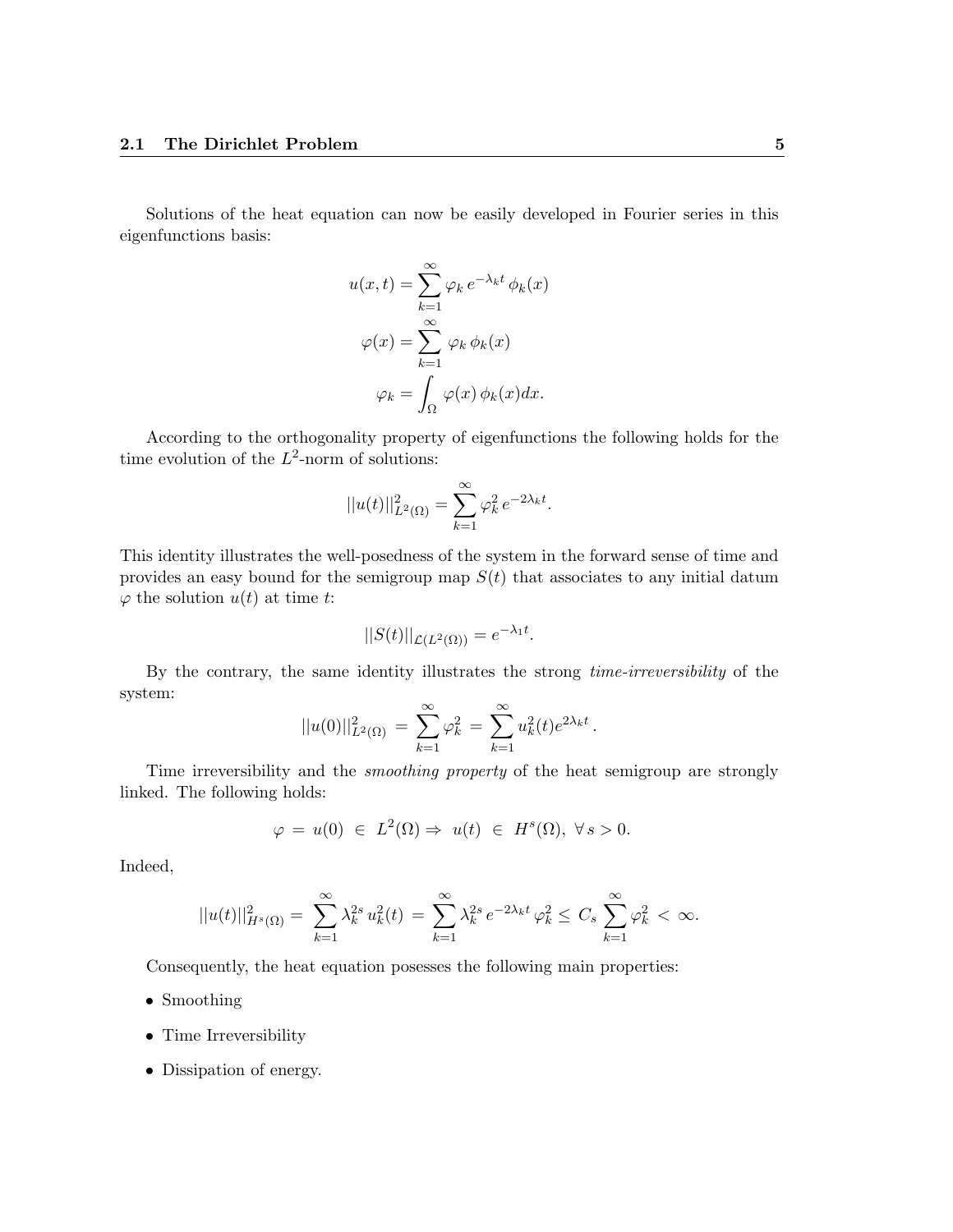The energy dissipation law can also be obtained easily by the *energy method* that consists, roughly, on multiplying the equation by suitable functions of the unknown and integrating by parts. Indeed, integrating with respect to the space variable  $x$  in the identity

$$
(u_t - \Delta u)u = 0
$$

it follows that

$$
\frac{1}{2}\frac{d}{dt}\int_{\Omega}u^2dx + \int_{\Omega}|\nabla u|^2 dx = 0.
$$

In other words,

$$
\frac{1}{2}\frac{d}{dt}\int_{\Omega}u^2 = -\int_{\Omega}|\nabla u|^2 dx
$$

and, using the Poincaré inequality, we get

$$
\frac{1}{2}\frac{d}{dt}\int_{\Omega}u^2 \leq -\lambda_1\int_{\Omega}u^2
$$

and consequently,

$$
||u(t)||_{L^2(\Omega)} \leq e^{-\lambda_1 t} ||\varphi||_{L^2(\Omega)}.
$$

According to this computation solutions of the heat equation on a bounded domain  $\Omega$ decay exponentially in time with a rate  $\lambda_1(\Omega)$ . This is in agreement with the prediction we did by using the Fourier expansion of solutions. It is however important to note that the energy method is more flexible and does not require an orthonormal basis of eigenfucntions to be applied.

The computation above is based on the following characterization of the best constant in the Poincaré inequality:

$$
\lambda_1(\Omega) = \min_{\varphi \in H_0^1(\Omega)} \frac{\int_{\Omega} |\nabla \varphi|^2 dx}{\int_{\Omega} \varphi^2 dx}
$$

which does indeed yield

$$
\int_{\Omega} |\nabla \varphi|^2 \geq \lambda_1 \int_{\Omega} \varphi^2.
$$

In order to better understand the asymptotic behavior of solutions as a function of the domain  $\Omega$  where the equation holds it is important to take into account that

 $\lambda_1(\Omega)$  decreases as  $\Omega$  increases.

More precisely, by scaling the domain  $\Omega$  by means of a constant factor  $R > 0$ 

$$
\Omega \longrightarrow R\Omega
$$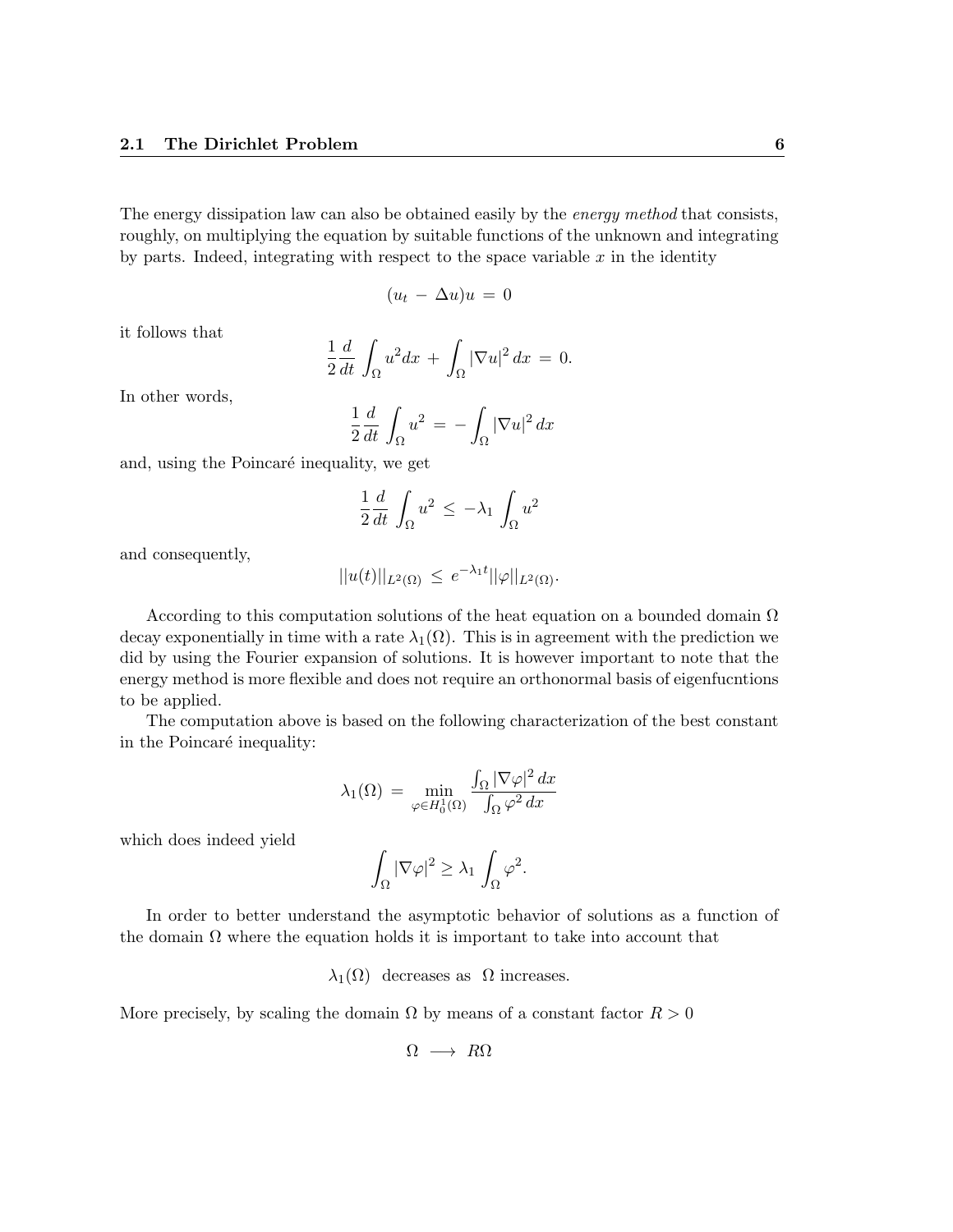we see that

$$
\lambda_1(\Omega) \rightarrow \lambda_1(R\Omega) = \frac{1}{R^2} \lambda_1(\Omega).
$$

In particular, the computations above do not yield any decay rate for the Cauchy problem since, as  $R \to \infty$ ,  $\lambda_1(R\Omega) \to 0$ . Thus, when  $\Omega = \mathbb{R}^n$ , which is a mathematical idealization of a very large domain in which the boundary effects do not have a significant influence on the solution, the computation above does not provide any decay rate..

The following question arises: Do solutions decay at all when  $\Omega = \mathbb{R}^n$ ?

#### 2.2 The Cauchy Problem

Consider now the Cauchy problem in the whole space:

$$
\begin{cases} u_t - \Delta u = 0 & \text{in } \mathbb{R}^N \times (0, \infty) \\ u(x, 0) = \varphi(x) & \text{in } \mathbb{R}^N. \end{cases}
$$

The solution of the Cauchy problem can be explicitly written byconvolution with the gaussian heat kernel:

$$
u = G(\cdot,t) * \varphi(\cdot) .
$$

More explicitly,

$$
u(x,t) = \int_{\mathbb{R}^N} G(x-y,t) \,\varphi(y) \,dy
$$

where

$$
G(x,t) = (4\pi t)^2 \exp\left(\frac{-|x|^2}{4t}\right)
$$

is the fundamental solution of the heat equation, the gaussian kernel.

It satisfies the following properties:

- $G_t \Delta G = 0$ , in  $\mathbb{R}^N \times (0, \infty)$
- $G(t) \rightarrow \delta_0 = \text{Dirac delta at } x = 0, \text{ as } t \rightarrow 0^+;$
- Conservation of mass:

$$
\int G(x,t)dx = 1, \quad \forall t > 0.
$$

•  $L^p$ -decay

$$
||G(\cdot,t)||_{L^p(\mathbb{R}^N)} = C_p t^{-\frac{N}{2}\left(1-\frac{1}{p}\right)}.
$$

In particular

$$
||G(t)||_{L^{1}} = \int G dx = 1, \quad ||G(t)||_{L^{\infty}} \leq ct^{-\frac{N}{2}}.
$$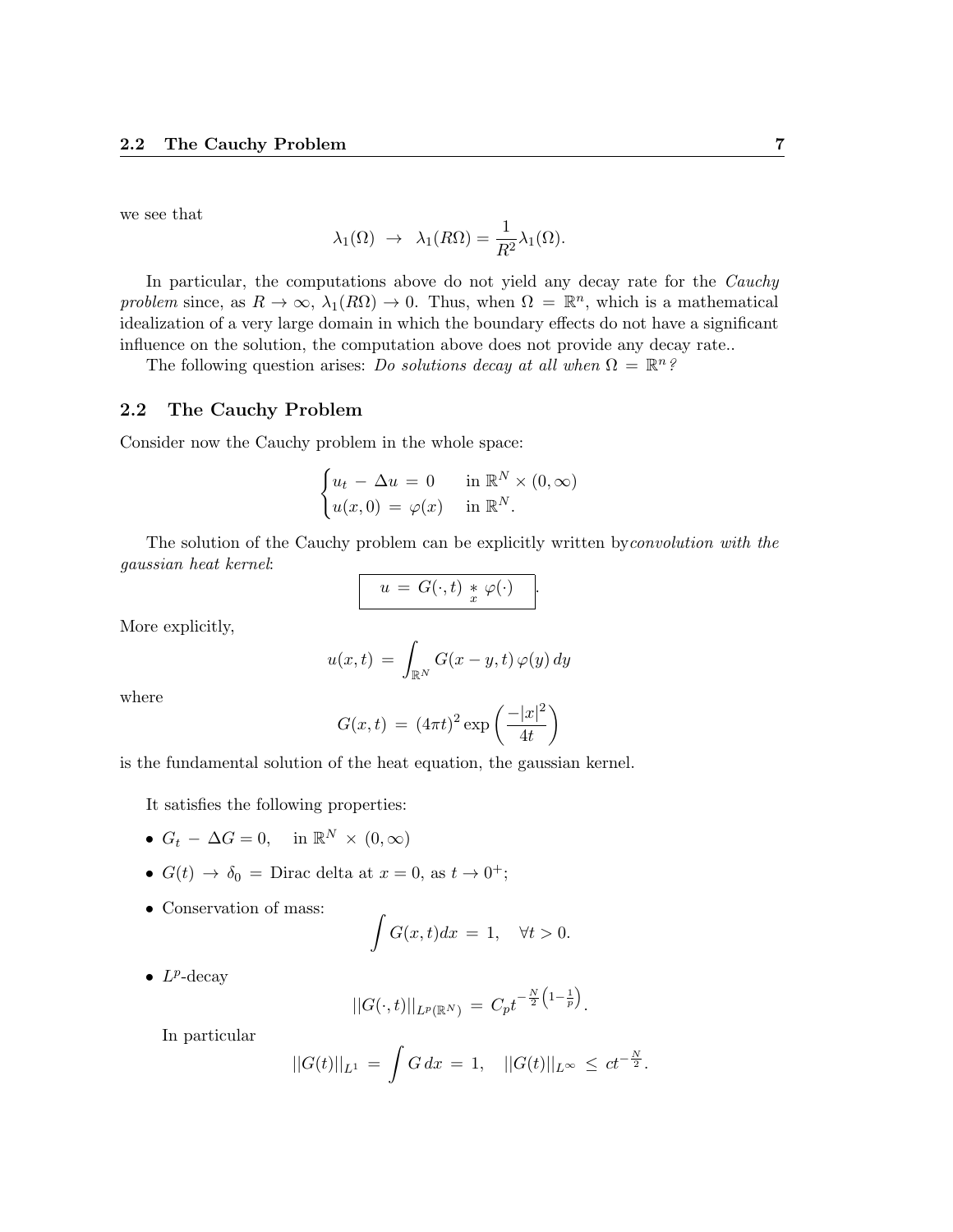•  $L^p$ -decay of derivatives.

$$
||D_x^{\alpha}G(\cdot,t)||_{L^p(\mathbb{R}^N)} = C_{p\alpha}t^{-\frac{N}{2}(1-\frac{1}{p})-\frac{|\alpha|}{2}}
$$

• We also observe that that the fundamental solution has the *self-similar form*:

$$
G = t^{-\frac{N}{2}} f\left(\frac{x}{\sqrt{t}}\right), \quad f(z) = (4\pi)^{-\frac{N}{2}} \exp\left(-\frac{z^2}{4}\right).
$$

The fundamental solution of the heat equation can be computed explicitly in several forms. One of them is by direct application of the basic properties of the Fourier transform. The fundamental solution solves the following system in the physical space:

$$
\begin{cases} u_t - \Delta u = 0 \\ u(0) = \delta_0. \end{cases}
$$

Applying Fourier transform in space we get:

$$
\begin{cases} \widehat{u}_t + |\xi|^2 \widehat{u} = 0\\ \widehat{u}(0) \equiv 1. \end{cases}
$$

The solution in the Fourier variables can then be obtained explicitly:

$$
\widehat{u}(\xi,t) = e^{-|\xi|^2 t}.
$$

Finally, applying the inverse Fourier transform we easily obtain that

$$
u(x,t) = G(x,t) = (4\pi t)^{-N/2} \exp\left(\frac{-|x|^2}{4t}\right).
$$

But, the Fourier analysis provides more information than the explicit form of the solution. Indeed, it indicates that the heat equation dissipates exponentially each Fourier component of the solution with a rate  $|\xi|^2$ . Consequently,

- $\rightarrow$  The dissipation rate is very high for the high frequencies.
- $\rightarrow$  It is very slow for the low ones.

Of course, there is no unifom exponential decay rate. However, one can get a compromise between the strong decay of high frequencies and the weak decay rate of the low ones by introducing extra assumptions on the integrability of the initial datum.

It is important to note that, if no additional assumption on the initial datum is imposed one can not obtain any decay rate. More precisely, the norm of the semigroup  $S(t)$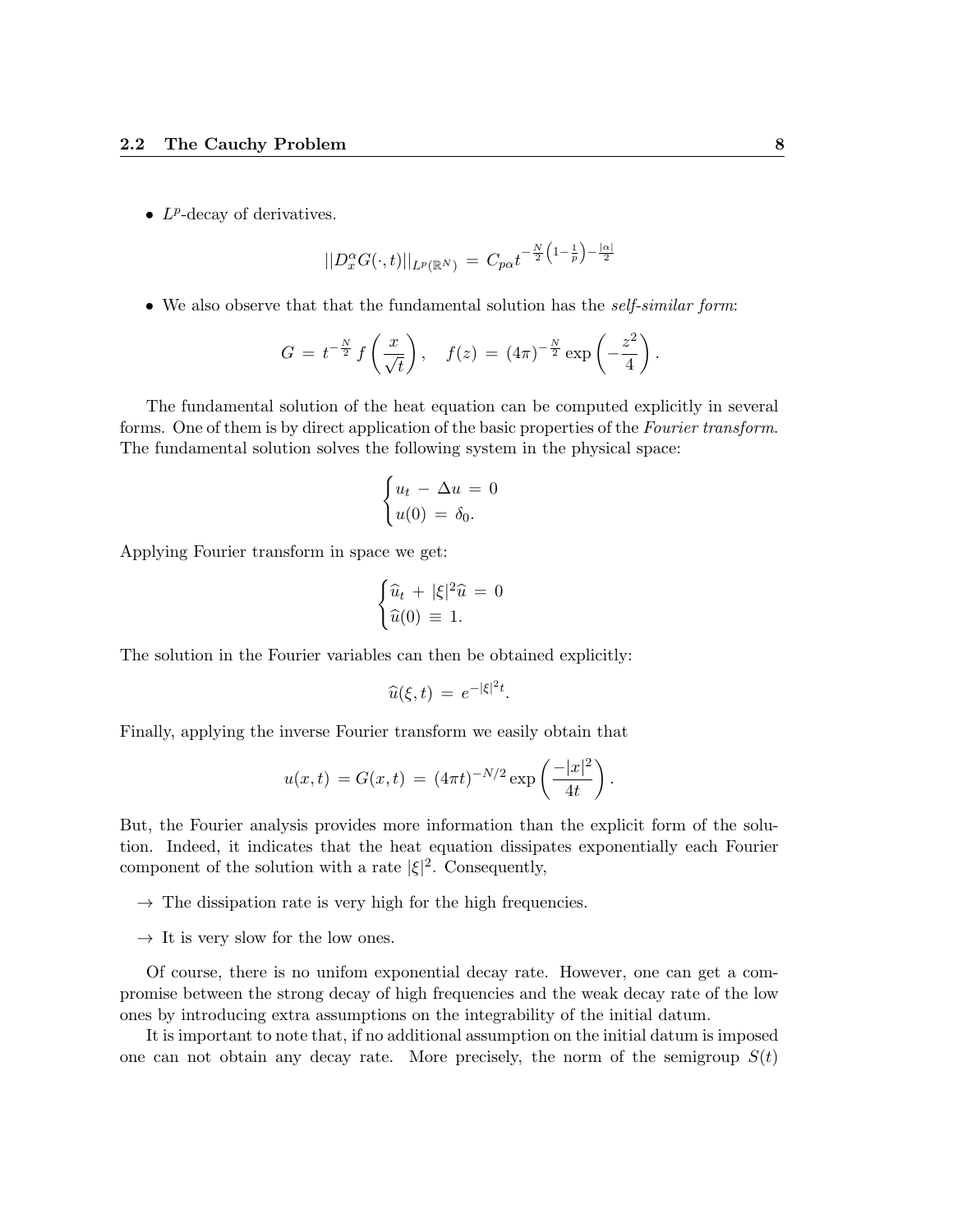associated with the Cauchy problem as a bounded linear operator form  $L^2(\mathbb{R}^N)$  into itself is one for all  $t > 0$ .

This fact corresponds to a general result in the context of dissipative semigroups in Banach spaces

$$
S(t) = e^{At} : X \to X
$$

guaranteeing that either:

$$
||S(t)||_{\mathcal{L}(X,X)} = 1, \quad \forall t > 0
$$

or

$$
||S(t)||_{\mathcal{L}(H,H)} \leq C e^{-\omega t} \quad \forall t > 0
$$

for suitable constants  $C, \omega > 0$ .

In particular, if we have a polynomial decay rate of the form

$$
||S(t)||_{\mathcal{L}(X,X)} \leq ct^{-\sigma},
$$

then, necesarilly, the semigroup decays exponentially as well.

In the particular case of the semigroup associated with the Cauchy problem for the heat equation, the semigroup is of unit norm. This fact is closely related to the fact that the gaussian heat kernel  $G(t)$  is of unit norm in  $L^1(\mathbb{R}^N)$  for all  $t > 0$  as well. Indeed, according to Youngs's inequality we have

$$
||S(t)\varphi||_{L^2(\mathbb{R}^N)}=||G(t)*\varphi||_{L^2(\mathbb{R}^N)}\leq ||G(t)||_{L^1(\mathbb{R}^N)}||\varphi||_{L^2(\mathbb{R}^N)}=||\varphi||_{L^2(\mathbb{R}^N)}
$$

and this bound, which does not provide any decay rate, is sharp.

We have discussed the main properties of the gaussian heat kernel. But, in fact, all solutions of the heat equation have similar properties and they can be obtained by the energy method, i.e. multiplying the equation by functions of the unknown and integrating by parts:

• Conservation of mass.

Integrating the heat equation with respect to  $x$  we get:

$$
0 = \int_{\mathbb{R}^N} u_t dx - \int_{\mathbb{R}^N} \Delta_x^{\mathcal{X}} u dx = \frac{d}{dt} \int u dx.
$$

Consequently,

$$
\int_{\mathbb{R}^N} u(x,t) dx = \int_{\mathbb{R}^N} \varphi(x) dx, \quad \text{for all} \quad t > 0.
$$

• Energy dissipation law. Multiplying by  $u$  and integrating w.r.t.  $x$  we get:

$$
\frac{1}{2} \frac{d}{dt} \int_{\mathbb{R}^N} u^2 dx = - \int_{\mathbb{R}^N} |\nabla u|^2 dx.
$$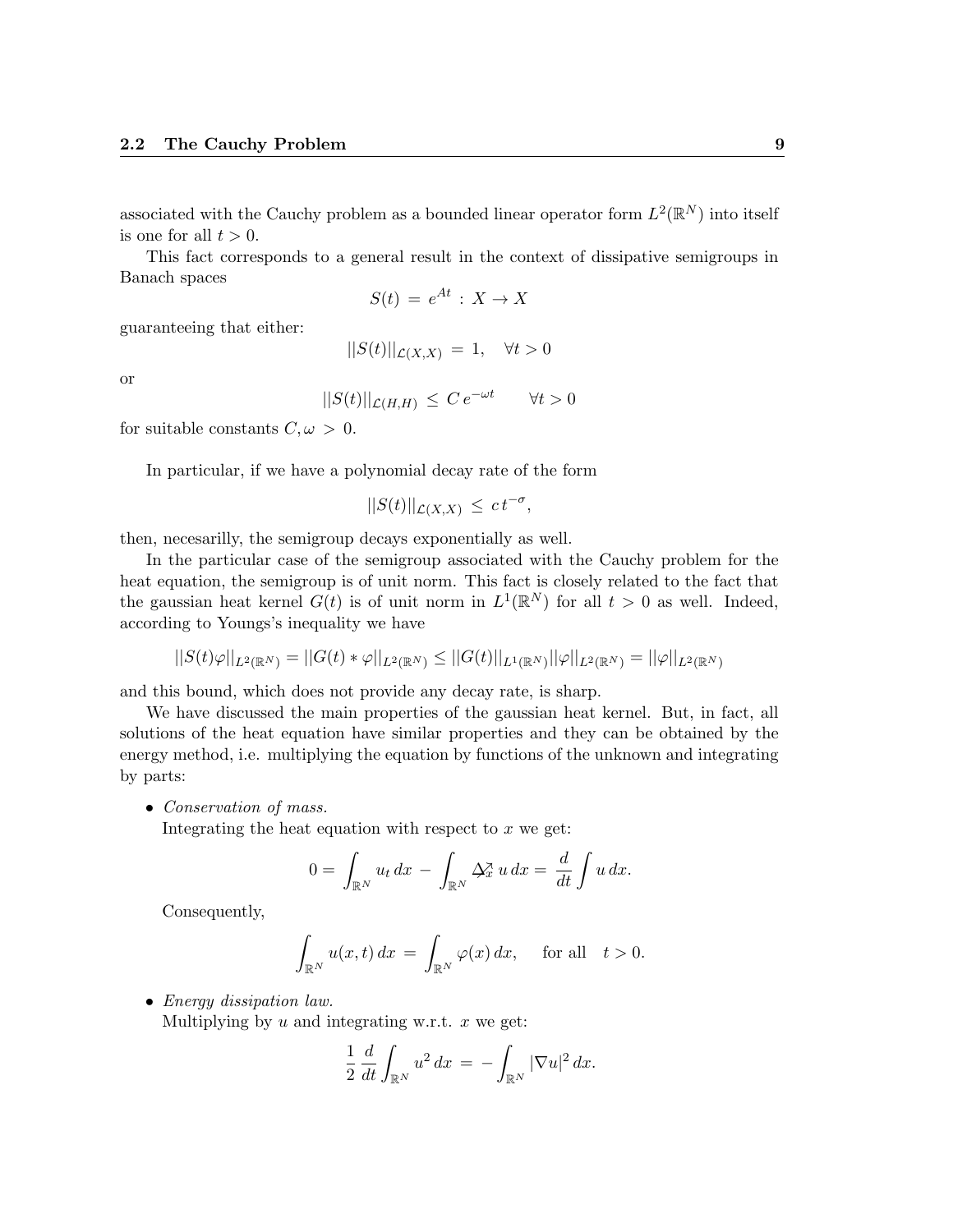### •  $L^p$ -decay.

Applying Young's inequality in the representation formula of the solution as convolution of the heat kernel with the initial datum we obtain:

$$
||u(t)||_{L^p(\mathbb{R}^N)} = ||G(t) * \varphi||_{L^p(\mathbb{R}^N)} \leq ||G((t)||_{L^p(\mathbb{R}^N)} ||\varphi||_{L^1(\mathbb{R}^N)}
$$
  

$$
\leq C_p ||\varphi||_{L^1(\mathbb{R}^N)} t^{-\frac{N}{2} (1 - \frac{1}{p})}.
$$

This is true for all  $p > 1$ . The maximal decay rate is achieved for  $p = \infty$ , the decay rate being  $N/2$ . When  $p = 1$  the  $L^1$  norm does not decay. This is in agreement with the property of conservation of mass.

Note however that the  $L^p$  decay property is guaranteed by assuming that the initial datum is in  $L^1(\mathbb{R}^N)$ . The semigroup does not decay as a bounded linear operator from  $L^p(\mathbb{R}^N)$  into  $L^p(\mathbb{R}^N)$ .

• Comparison of solutions: Using the positivity of the heat kernel  $G$  it can also be easily seen that  $\varphi \geq \hat{\varphi}$  implies that the associated solutions are ordered as well:  $u \geq \hat{u}$ .

This property may also be obtained by mutiplying the equation by sgn<sup>-</sup> $(u - \hat{u})$ . Indeed,

$$
0 = \int_{\mathbb{R}^N} (u_t - \widehat{u}_t) \operatorname{sgn}^{-}(u - \widehat{u}) - \underbrace{\int_{\mathbb{R}^N} \Delta(u - \widehat{u}) \operatorname{sgn}^{-}(u - \widehat{u}) dx}_{\text{max}}
$$

$$
\geq 0
$$
  

$$
\geq \frac{d}{dt} \int_{\mathbb{R}^N} |[u - \widehat{u}]^-| dx.
$$

Here sgn<sup>-</sup> stands for the function taking value  $-1$  for  $s \leq 0$  and value 0 for  $s \geq 0$ . On the other hand,  $[s]$ <sup>-</sup> is the negative part function taking value s for  $s \leq 0$  and 0 for  $s \geq 0$ .

Consequently, taking into account that  $\varphi \geq \widehat{\varphi}$  we have

$$
\int_{\mathbb{R}^N} |[\varphi - \widehat{\varphi}]^-| dx = 0
$$

and we deduce immediatley that

$$
\int_{\mathbb{R}^N} |[u - \widehat{u}]^-| dx = 0
$$

for all  $t > 0$  which is equivalent to the fact that  $u \geq \hat{u}$ .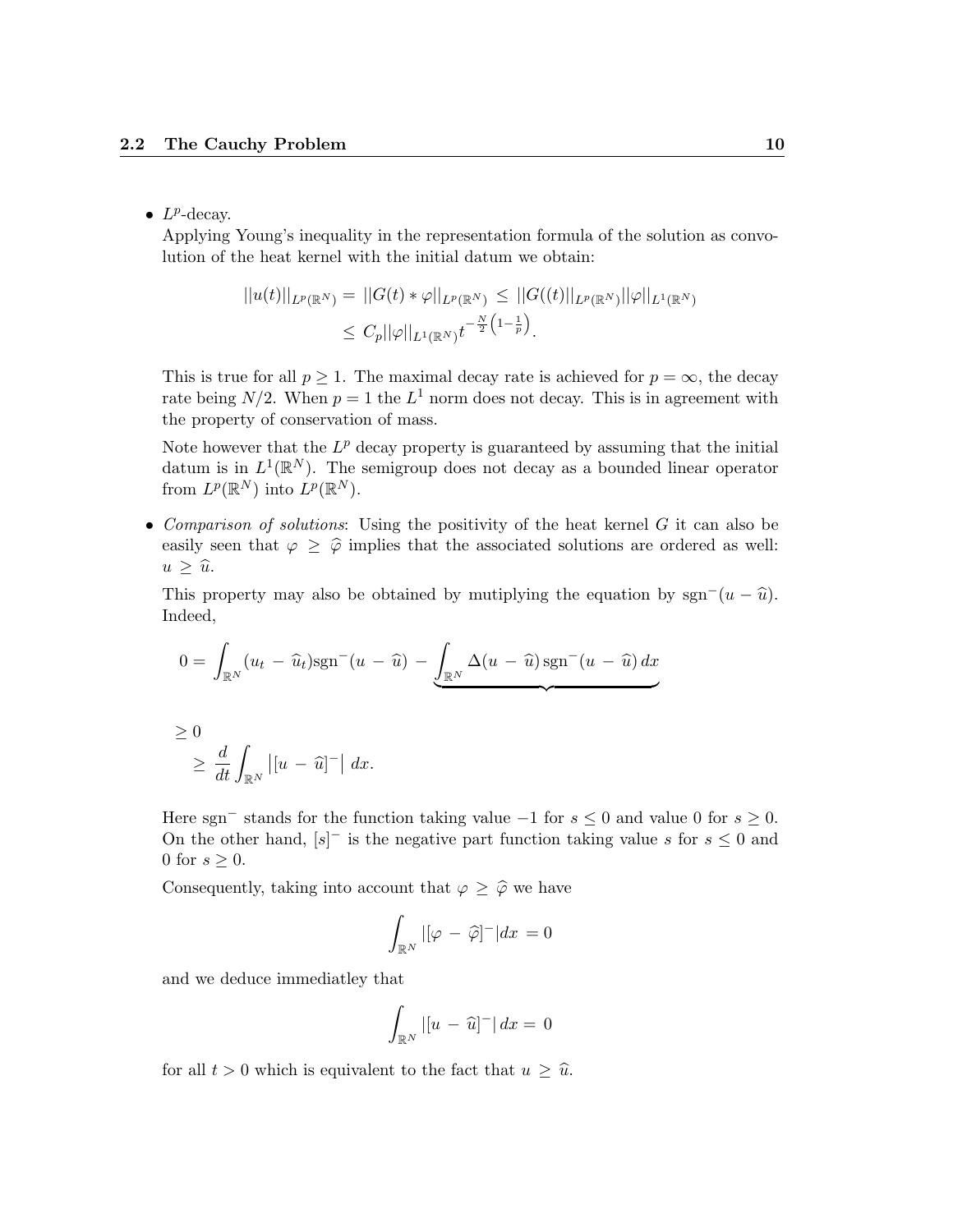In order to justify this computation and to avoid the technical difficulties related with the lack of smoothness of the sgn<sup>−</sup> function one has to use a regular approximation  $\beta_{\varepsilon}$  of the sgn<sup>-</sup> function, such that  $\beta_{\varepsilon}$  is of class  $C^1$ , vanishes at the origin, and is non-decreasing. Using the Green formula one then gets

$$
-\int_{\mathbb{R}^N} \Delta w \,\beta_{\varepsilon}(w) dx = \int_{\mathbb{R}^N} \nabla w \cdot \beta'_{\varepsilon}(w) \nabla w = \int_{\mathbb{R}^N} \beta'_{\varepsilon}(w) |\nabla w|^2 \ge 0.
$$

In this way we conclude the decreasing character of the integral

$$
\int_{\mathbb{R}^N} B_{\varepsilon}(u - \widehat{u}) dx
$$

where  $B_{\epsilon}(s) = \int_0^s \beta_{\epsilon}(z) dz$ . Passing to the limit as  $\varepsilon$  tends to zero we deduce that the integral  $\int_{\mathbb{R}^N} |u - \hat{u}|^- | dx$  decreases as well.

We have seen that most of the properties of solutions of the heat equation can be obtained in two different ways: Using the explicit expression of solutions by convolution with the keat kernel or by integration by parts. The proofs based on integration by parts are much more robust than those that use the explicit representation formula of solutions.

The following is an interesting alternative proof of the  $L^p$ -decay property. This method applies to nonlinear parabolic equations and is also useful to obtain  $L^p$  estimates for solutions of semilinear elliptic equations. As far as we know, the application of this technique in the context of parabolic equations is due to  $L$ . Véron [20].

• Step 1: Multiply the equation by  $|u|^{p-2}u$ . We get

$$
\frac{1}{p}\frac{d}{dt}\int_{\mathbb{R}^N}|u|^p dx + \int_{\mathbb{R}^N}(p-1) |\nabla u|^2 |u|^{p-2} dx = 0
$$
\n
$$
\Rightarrow \frac{d}{dt}\int_{\mathbb{R}^N}|u|^p dx \leq 0
$$
\n
$$
\Rightarrow \|u(t)\|_{L^p(\mathbb{R}^N)} \leq \|u_0\|_{L^p(\mathbb{R}^N)}, \quad \forall t > 0.
$$

• Step 2: Use of Sobolev's inequality. For instance, in three space dimensions  $(N = 3)$ the Sobolev inequality reads.

$$
\left(\int\limits_{\mathbb{R}^N}|u|^6\right)^{1/6} \leqslant c\left(\int\limits_{\mathbb{R}^N}|\nabla u|^2\right)^{1/2}.
$$

On the other hand, from the identities of the first step we have

$$
\frac{1}{p}\frac{d}{dt}\int |u|^p dx + (p-1)\int |\nabla u|^2 |u|^{p-2} dx = 0,
$$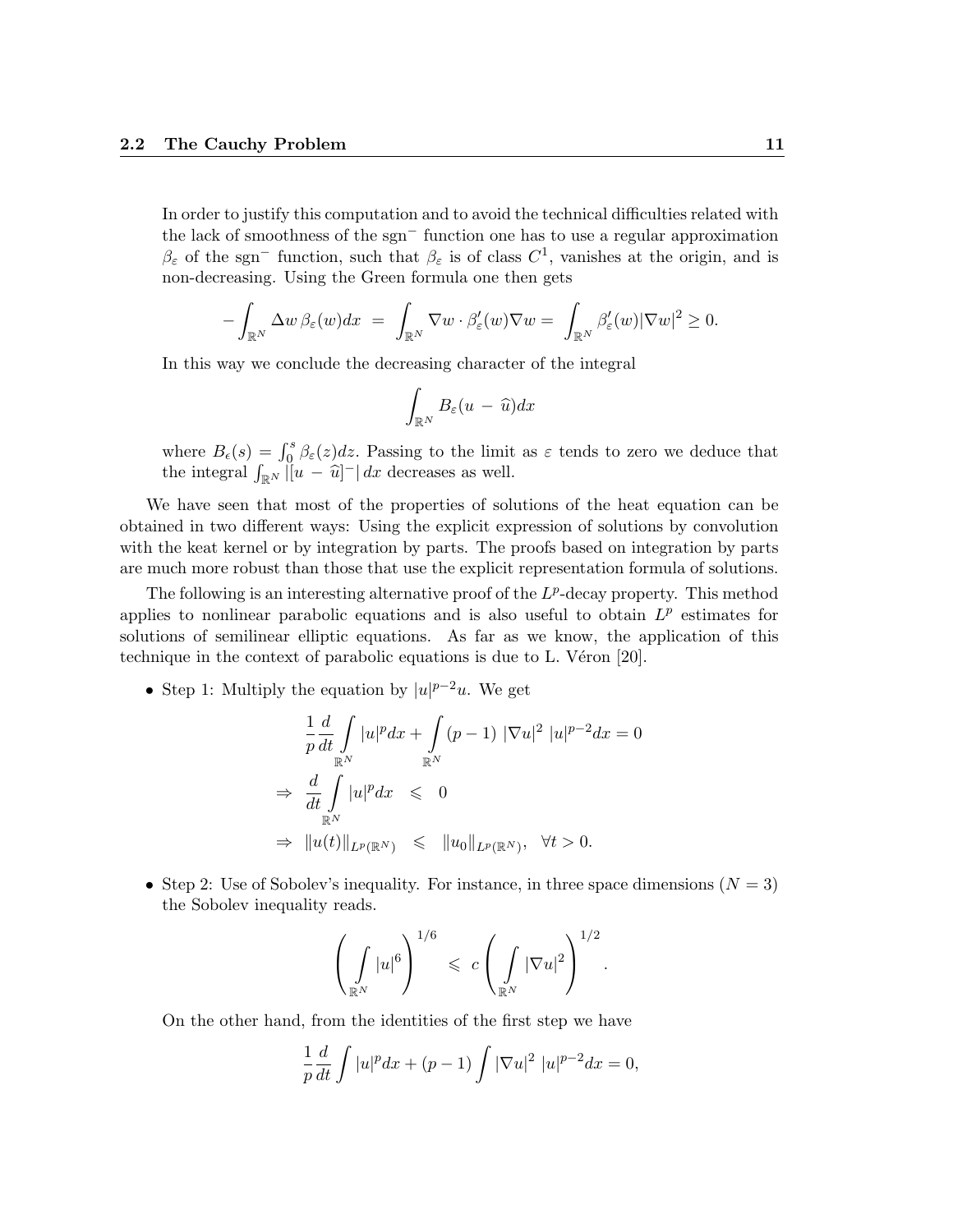and, taking into account that

$$
\int |\nabla u|^2 |u|^{p-2} dx = \frac{4}{p^2} \int |\nabla [(u)^{p/2}]|^2 dx
$$

we get

$$
\frac{1}{p}\frac{d}{dt}\int |u|^p dx + \frac{4(p-1)}{p^2}\int |\nabla(u)^{p/2}|^2 dx = 0.
$$

The application of the Sobolev inequality in this case yields:

$$
\int |\nabla(u)^{p/2}|^2 dx \geqslant c \left( \int |u|^{3p} \right)^{1/3}
$$

and therefore

$$
\frac{1}{p}\frac{d}{dt}\int |u|^p dx + \frac{c(p-1)}{p^2} \left(\int |u|^{3p}\right)^{1/3} \leq 0.
$$

• Step 3: We now use classical interpolation inequalities (which are in fact a consequence of Hölder's inequality ):

$$
||u||_{L^p}\ \leqslant\ ||u||_{L^1}^{2p/[3p-1]}\ ||u||_{L^{3p}}^{(p-1)/[3p-1]}.
$$

Then, using the fact that the  $L^1$ -norm decreases,

$$
\frac{1}{p}\frac{d}{dt}\int |u|^p dx + \frac{c(p-1)}{p^2} \left[ \frac{\|u\|_{L^p}}{\|u\|_{L^1}^{2p/(3p-1)}} \right]^{p(3p-1)/3(p-1)} \leq 0
$$
\n
$$
\Rightarrow \frac{d}{dt}\int |u|^p dx + \frac{c(p-1)}{p^2 \|\varphi\|_{L^1}^{2p^2/(p-1)}} \left( \int |u|^p dx \right)^{(3p-1)/3(p-1)} \leq 0.
$$

Consequently, the function

$$
\phi(t) = \int_{\mathbb{R}^N} |u|^p dx
$$

satisfies

$$
\frac{d\phi}{dt} + C_p(\|\varphi\|_{L^1})\phi^{(3p-1)/3(p-1)} \leq 0.
$$

Solving this differential ineguality we get:

$$
\phi(t) \ \leq \ C_p t^{-\frac{3}{2}(p-1)} \Rightarrow \ \ \|u(t)\|_{L^p} \ \leq \ C_p \|\varphi\|_{L^1} t^{-\frac{3}{2}(1-\frac{1}{p})}.
$$

Note that this corresponds, when  $N = 3$ , to the estimate we got using Young's ineguality in the convolution identity.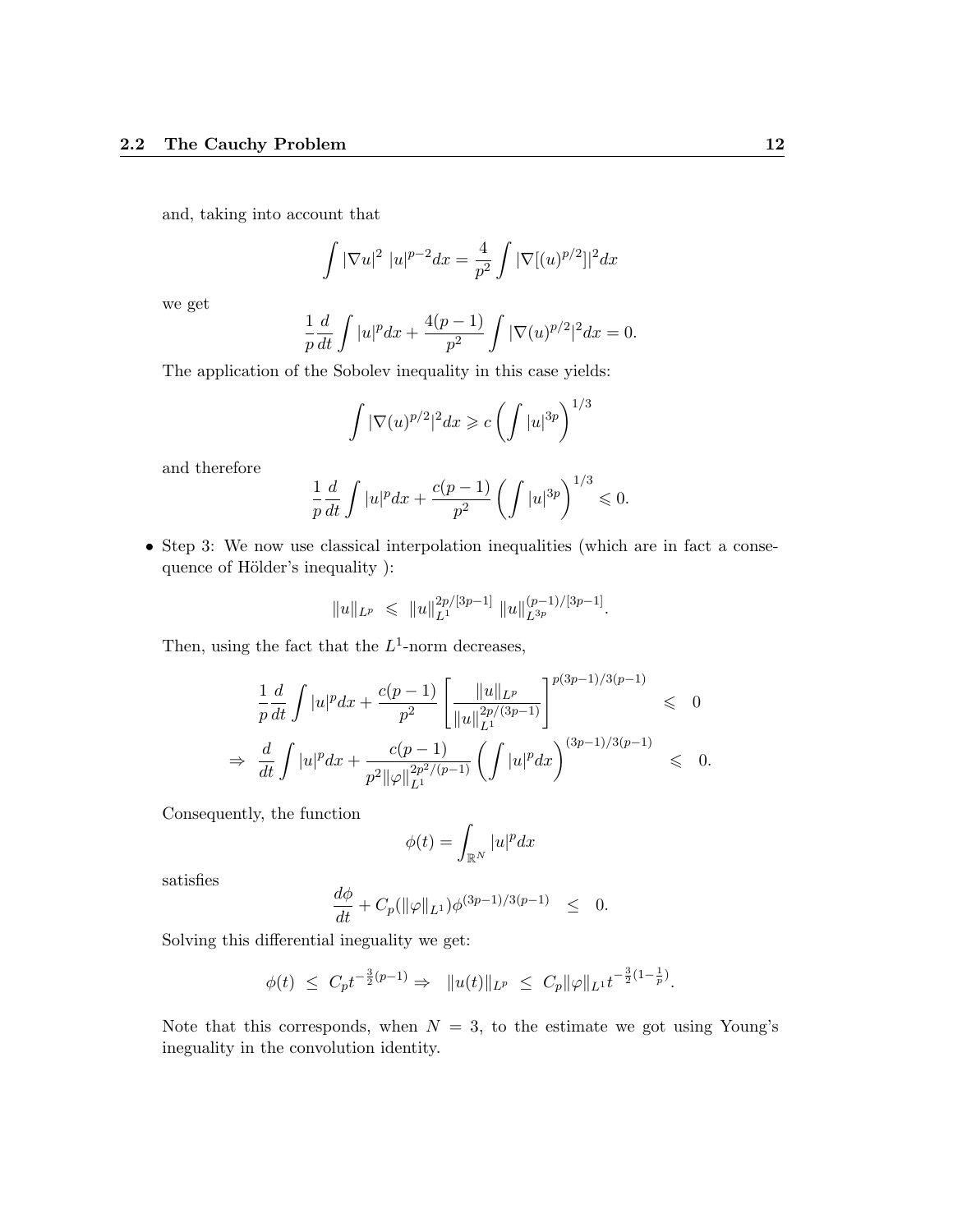This method of proving  $L^p$  estimates applies to more general nonlinear evolution equations like, for instance,

$$
u_t - \Delta u + \operatorname{div}(\vec{f}(u)) = 0.
$$

Indeed,

$$
\int_{\mathbb{R}^N} \text{div}(\vec{f}(u)) |u|^{p-2} u dx = -\int_{\mathbb{R}^N} (p-1) \vec{f}(u) |u|^{p-2} \nabla u = -\int_{\mathbb{R}^N} \text{div}(\vec{F}_p(u)) dx = 0,
$$

where

$$
\vec{F}_p(z) = \int_0^z \vec{f}(s)|s|^{p-2}(p-1)ds
$$

and therefore all the contributions coming from the nonlinear term cancel in this computation, leading to the same result as for the linear heat equation.

### 2.3 Development of functions in the Dirac basis. Large time behavior

Acoording to the estimates above, when the initial datum  $\varphi$  of the Cauchy problem belongs to  $L^1(\mathbb{R}^N)$ ,  $t^{\frac{N}{2}(1-\frac{1}{p})}u(t)$  is a bounded trajectory in  $L^p(\mathbb{R}^N)$  is  $t \to \infty$ .

The following question then arises naturally: *Does the limit* 

$$
\lim_{t \to \infty} t^{\frac{N}{2}(1-\frac{1}{p})} u(t)
$$

exist in  $L^p(\mathbb{R}^N)$ , and, if yes, can we compute it explicitly.

There are, at least, three methods to answer to these questions:

- Developing functions in the basis of delta functions.
- Self-similar variables.
- Scaling.

Let us discuss the first method, based on the possibility of developing functions on the basis constituted by the Dirac delta and its derivatives, the coefficients being the momenta of the function to be developed.

The following holds:

Decomposition Lemma. ([7]). Assume that  $f \in L^1(\mathbb{R}^N; 1 + |x|)$ , i.e.

$$
\int_{\mathbb{R}^N} |f(x)|(1+|x|)dx < \infty.
$$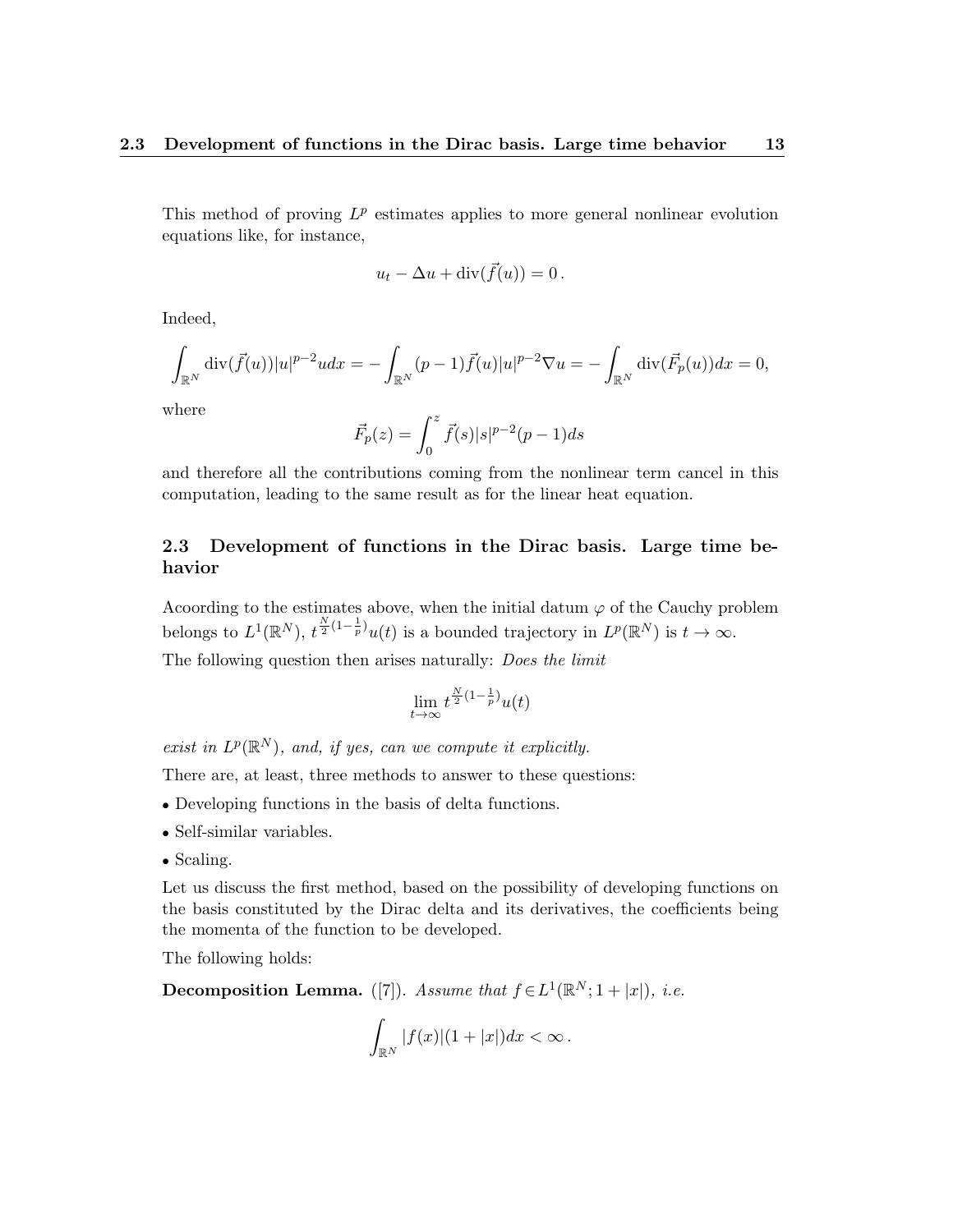Then, there exists  $\vec{F} \in (L^1(\mathbb{R}^N))^N$  such that

$$
f = \int_{\mathbb{R}^N} f(x) dx \delta_0 + \text{div}(\vec{F})
$$

and

$$
\|\vec{F}\|_{L^1(\mathbb{R}^N)} \ \leq \ C_N \||x|f\|_{L^1(\mathbb{R}^N)}.
$$

Moreover, if

$$
f\!\in\!L^1(\mathbb{R}^N;1+|x|^2)
$$

then,

$$
f = \int f(x)dx\delta_0 - \int f(x)xdx \cdot \nabla \delta_0 + \sum_{|\alpha|=2} D^{\alpha}F_{\alpha}
$$

with

$$
\sum_{|\alpha|=2} ||F_{\alpha}||_{L^{1}} \leq C_{N} ||x|^{2} f||_{L^{1}}.
$$

This decompostion formula can be easily used to analyze the asymptotic behavior of solutions. Recall that

$$
u(x,t) = [G(\cdot,t) * \varphi(\cdot)](x).
$$

On the other hand, according to the decomposition formula,

$$
\varphi = \int_{\mathbb{R}^N} \varphi dx \delta_0 + \text{div}(\vec{\phi})
$$

and, consequently,

$$
u = G * \left[ \int_{\mathbb{R}^N} \varphi dx \, \delta_0 \right] + G * \text{div}(\vec{\phi}) = \int_{\mathbb{R}^N} \varphi dx \, [G * \delta_0] + \nabla G * \vec{\phi}
$$

$$
= \int_{\mathbb{R}^N} \varphi dx \, G + \nabla G * \vec{\phi}.
$$

In other words,

$$
u - \int_{\mathbb{R}^N} \varphi dx G = \nabla G * \vec{\phi}
$$

and therefore

$$
||u - \int_{\mathbb{R}^N} \varphi dx G||_{L^p} \le ||\nabla G||_{L^p} ||\vec{\phi}||_{L^1} \le C ||\nabla G||_{L^p} ||x\varphi||_{L^1}.
$$

But, taking into account that,

$$
G = t^{-N/2} f(x/\sqrt{t}) \Rightarrow \nabla_x G = t^{-(N+1)/2} F(x/\sqrt{t})
$$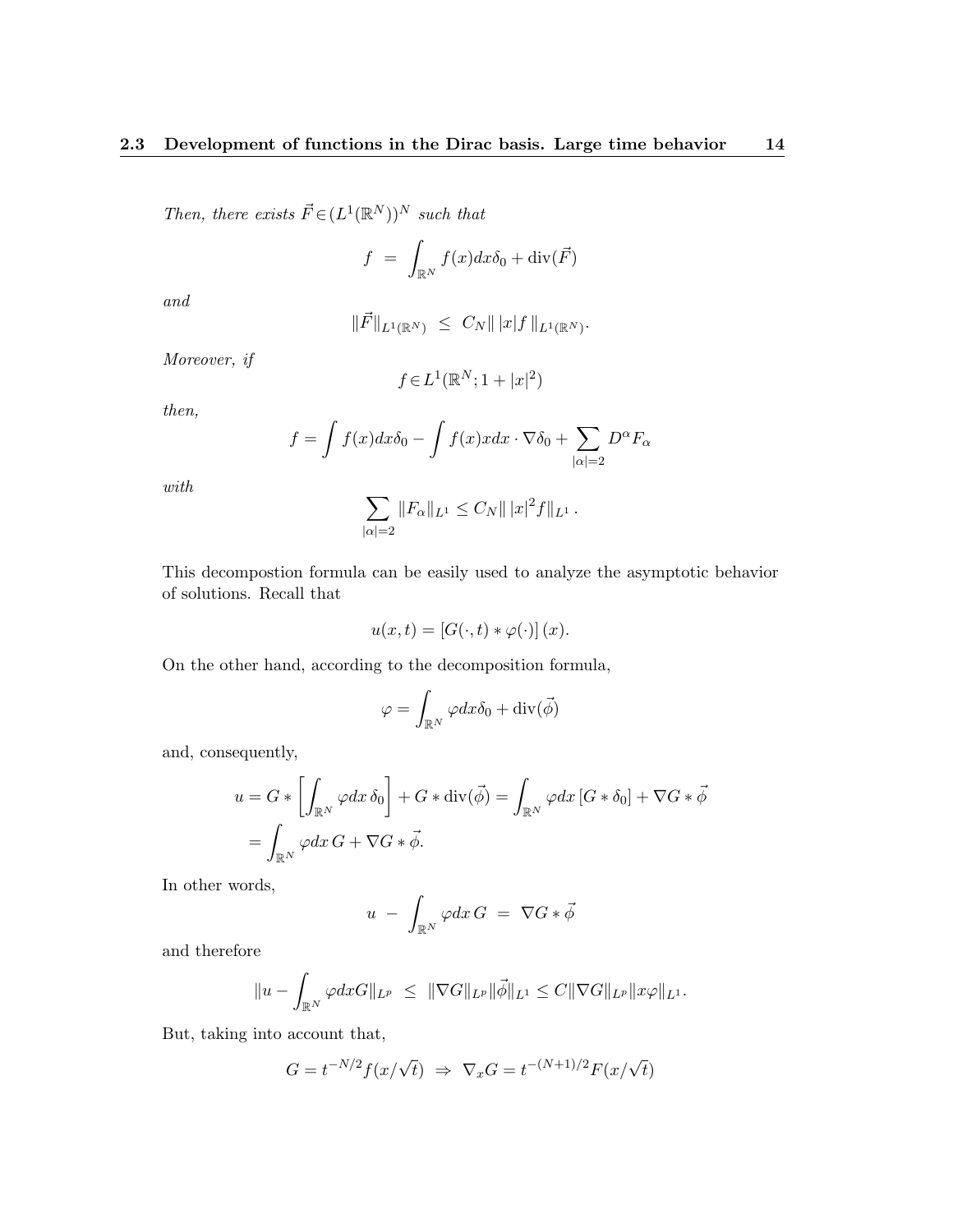we have

$$
\|\nabla_x G\|_{L^p} \ \leq \ C_p t^{-\frac{N}{2}(1-\frac{1}{p})-\frac{1}{2}}
$$

and therefore

$$
t^{\frac{N}{2}(1-\frac{1}{p})}||u-\int_{\mathbb{R}^N}\varphi dx G||_{L^p} \leq C_p t^{-1/2}.
$$

We have proved the following result:

#### Theorem.

• If  $\varphi \in L^1(\mathbb{R}^N; 1+|x|)$ , then

$$
||u - \int_{\mathbb{R}^N} \varphi dx \, G||_{L^p} t^{\frac{N}{2}(1-\frac{1}{p})} \leq C_p t^{-1/2}.
$$

• If  $\varphi \in L^1(\mathbb{R}^N)$ , then

$$
t^{\frac{N}{2}(1-\frac{1}{p})}\|u-\int_{\mathbb{R}^N}\varphi dx\,G\|_{L^p}\to 0\,,\,\,t\to\infty\,.
$$

Summarizing, roughly speaking, we can say that

$$
u \sim \int_{\mathbb{R}^N} \varphi dx G
$$
, as  $t \to \infty$ .

#### Proof.

- The first statement has been proved before.
- The second result can be proved by density. Indeed,

$$
\exists u_{0,\varepsilon} \in C_0^{\infty}(\mathbb{R}^N) : u_{0,\varepsilon} \xrightarrow[\varepsilon \to 0]{} u_0; \int u_{0,\varepsilon} = \int u_0.
$$

Using this approximating sequence and applying the previous result we have:

$$
||u - \int u_0 dx G||_{L^p} t^{\frac{N}{2}(1 - \frac{1}{p})} \le ||u_{\varepsilon} - \int u_{0,\varepsilon} dx G||_{L^p} t^{\frac{N}{2}(1 - \frac{1}{p})} + ||u_{\varepsilon} - u||_{L^p} t^{\frac{N}{2}(1 - \frac{1}{p})}
$$
  

$$
\le C_{\varepsilon} t^{-1/2} + C||u_0 - u_{0,\varepsilon}||_{L^1} \le \frac{\delta}{2} + \frac{\delta}{2}.
$$

The latter can be guaranteed by taking  $\varepsilon$  small enough (depending on  $\delta$ ), and then, the first one, once  $\varepsilon$  is fixed, taking t large enough.

Using more terms of the development on the Dirac basis we can obtain more terms on the asymptotic development of the solution as  $t \to \infty$  as well. In this way we can show, as  $t \to \infty$ ,

$$
u \sim \int_{\mathbb{R}^N} u_0 dx G - \int_{\mathbb{R}^N} x u_0 dx \cdot \nabla G + \dots
$$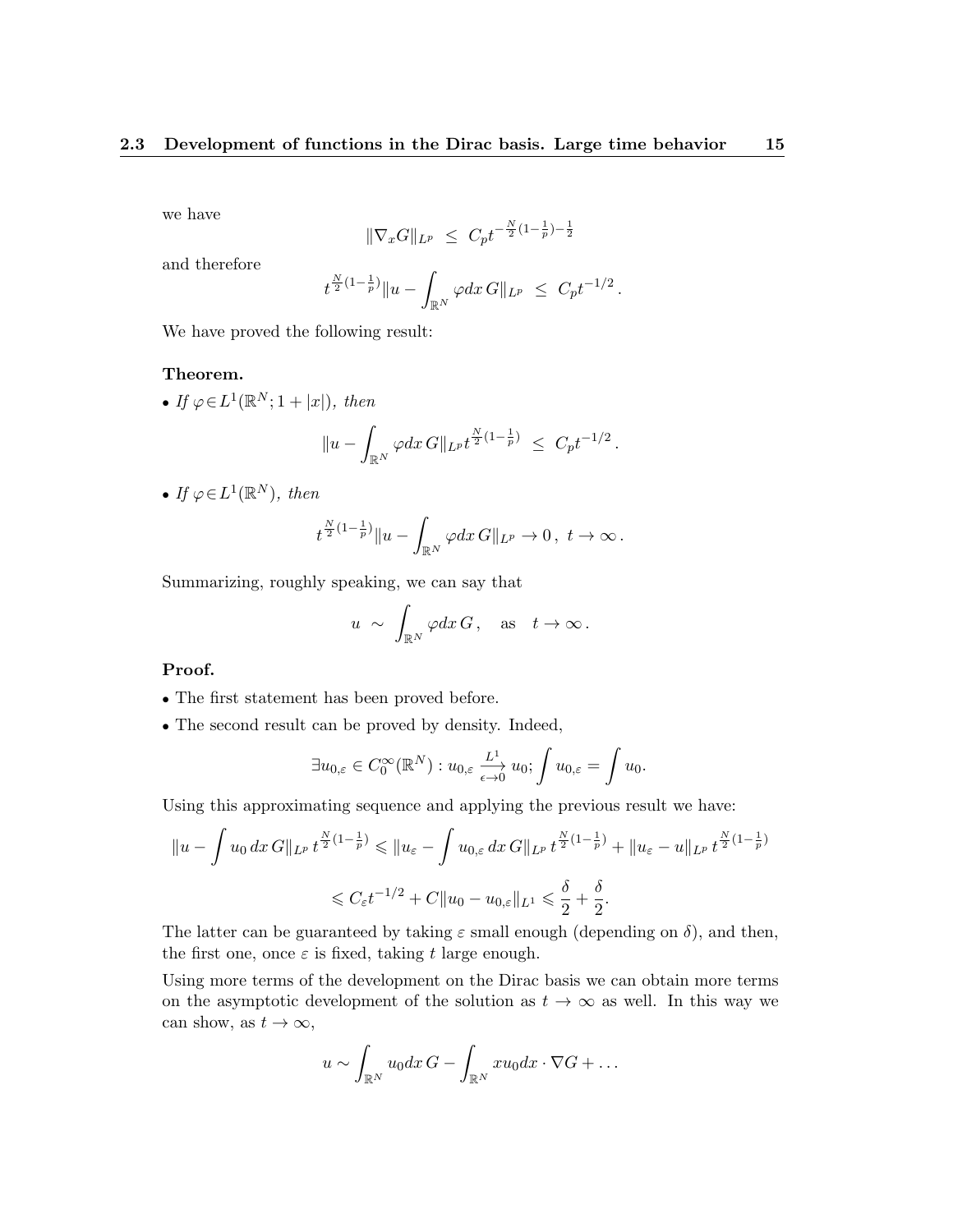It is important to observe that every time we add a term in the asymptotic expansion (containing the higher order momentum of the initial datum and the corresponding derivative of the Gaussian kernel) we obtain an extra decay rate of the order of  $t^{-\frac{1}{2}}$ .

Proof of the Decomposition Lemma. We have to show that

$$
u_0 = \int u_0 dx \delta_0 + \operatorname{div}(\vec{V_0}).
$$

In one space dimension  $(N = 1)$  we can compute  $V_0$  explicitly as follows:

$$
V_0(x) = \begin{cases} -\int_x^\infty u_0 dx, & x > 0 \\ \int_{-\infty}^x u_0 dx, & x < 0. \end{cases}
$$

For this function  $V_0$  we have

$$
\frac{dV_0}{dx} = u_0 \quad \text{for } x > 0, x < 0
$$

and

$$
[V_0]_{x=0} = -\int u_0 \, dx.
$$

Consequently,

$$
\frac{dV_0}{dx} = u_0 - \int u_0 dx \, \delta_0.
$$

In several space dimensions the same can be proved integrating along rays. We then obtain

$$
\vec{V_0} = -x \int_1^\infty t^{N-1} u_0(tx) dt.
$$

 $\blacksquare$ 

The same formula allows to get a  $L^p$ -version of the decomposition result. Applying Minkowski's inequality we get

$$
\|\vec{V_0}\|_{L_x^p} \leqslant \int_1^\infty t^{N-1} \|x u_0(tx)\|_{L_x^p} dt.
$$

Taking into account that

$$
||xu_0(tx)||_{L_p} = t^{-1-N/p} ||xu_0(x)||_{L_x^p} \le ||xu_0(x)||_{L_x^p} \int_1^\infty t^{N(1-\frac{1}{p})-2} dt
$$

we obtain

$$
\|\vec{V_0}\|_{L_x^p} \leqslant \|xu_0(x)\|_{L_x^p} \int_1^\infty t^{N(1-\frac{1}{p})-2} dt.
$$

The last integral converges if and only if

$$
N(1 - \frac{1}{p}) - 2 < -1 \Leftrightarrow N(\frac{p-1}{p}) - 2 < 1 \Leftrightarrow p < N/(N-1).
$$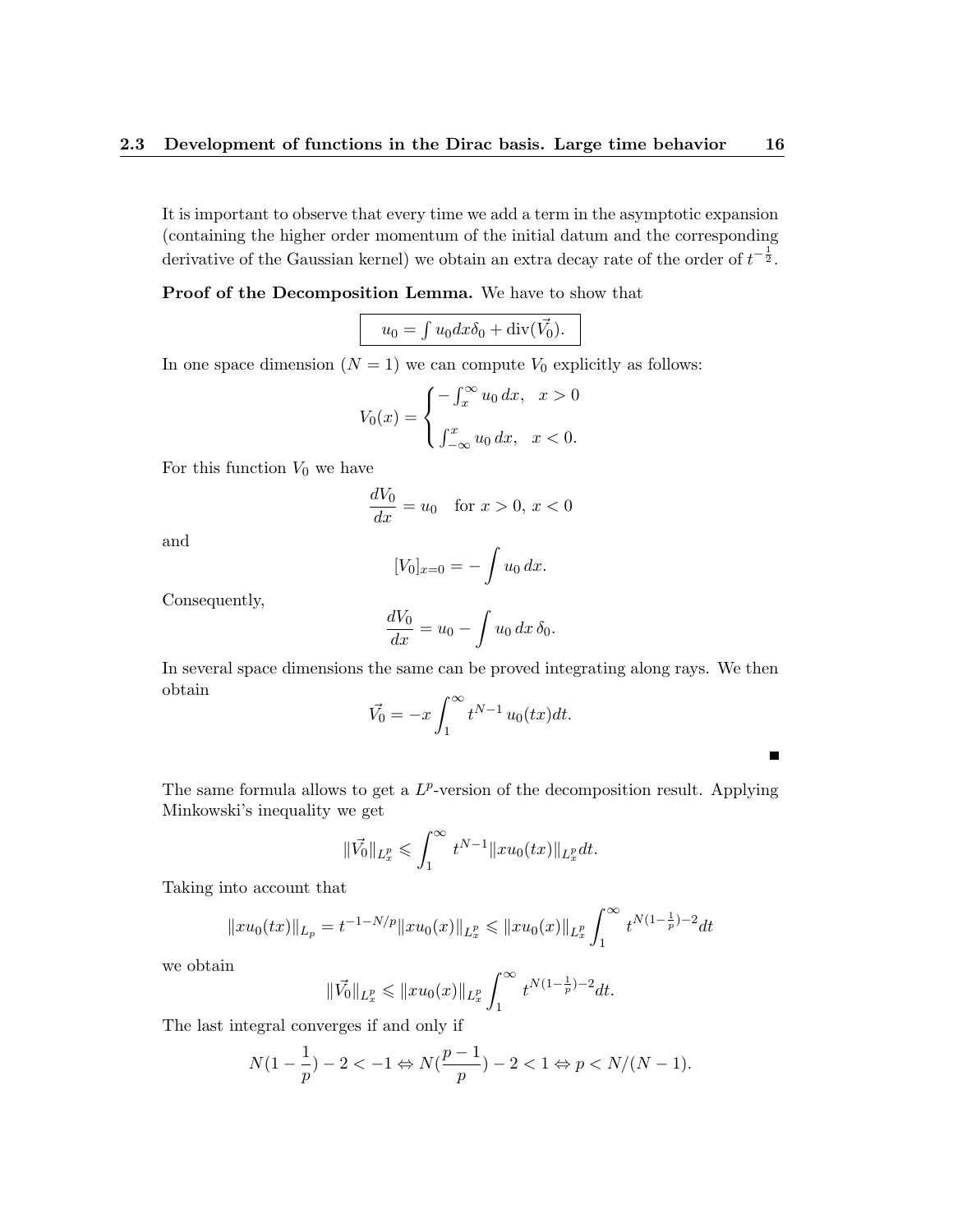This yields the following result:

Theorem 2.1.  $(|7|)$ 

• Assume that  $1 \leq p \leq \frac{N}{N-1}$ , and  $f \in L^{1}(\mathbb{R}^{N})$ ,  $|x| f \in L^{p}(\mathbb{R}^{N})$  then there exists  $\vec{F} \in (L^p(\mathbb{R}^N))^N$  such that

$$
f = \int_{\mathbb{R}^N} f(x) dx \delta_0 + \text{div}\vec{F}.
$$

• If  $\frac{N}{N-1} < p \leq \infty$ , under the assumption that  $|x| f \in L^p(\mathbb{R}^N)$  there exists  $\vec{F} \in L^p(\mathbb{R}^n)$ such that

$$
f = \operatorname{div}(\vec{F}) .
$$

Proof. We indicate the main steps of the proof in the first case. The second one is left as an exercise.

• Case 1.  $1 \leq p < \frac{N}{N-1}$ . We set

$$
F_j = -\int_0^1 x_j f\left(\frac{x}{t}\right) \frac{1}{t^{N+1}} dt.
$$

Then,

$$
||F_j||_p \le \int_0^1 ||x_j f\left(\frac{x}{t}\right)||_p \frac{1}{t^{N+1}} dt = \int_0^1 t^{1+\frac{N}{p}} ||x f||_p \frac{1}{t^{N+1}} dt
$$
  
=  $||x f||_p \int_0^1 t^{N(\frac{1}{p}-1)} dt \le C(p, N) ||x f||_p$ 

with  $C(p, N) = \frac{p}{|N-(N-1)p|} < \infty \iff \frac{1}{p} - 1 > -\frac{1}{N} \iff p < \frac{N}{N-1}$ . The definition of the remainder term  $F_j$  can be motivated as follows:

$$
\langle f - \int_{\mathbb{R}^N} f \, dx \delta_0, \varphi \rangle = \int_{\mathbb{R}^N} f(x) \left[ \varphi(x) - \varphi(0) \right] \, dx
$$
  
= 
$$
\int_{\mathbb{R}^N} f(x) \int_0^1 x \cdot \nabla_x \varphi(tx) \, dt \, dx = - \int_{\mathbb{R}^N} \varphi(x) \text{div} \underbrace{\left[ x \int_0^1 f \left( \frac{x}{t} \right) \frac{dx}{t^{N+1}} \right]}_{F}.
$$

Higher order generalizations can also be easily obtained. In particular, it follows that

 $\blacksquare$ 

$$
f = \sum_{|\alpha| \leq k} \frac{(-1)^{|\alpha|}}{\alpha!} \int_{\mathbb{R}^N} f(x) x^{\alpha} dx D^{\alpha} \delta_0 + \sum_{|\alpha|=k+1} D^{\alpha} F_{\alpha},
$$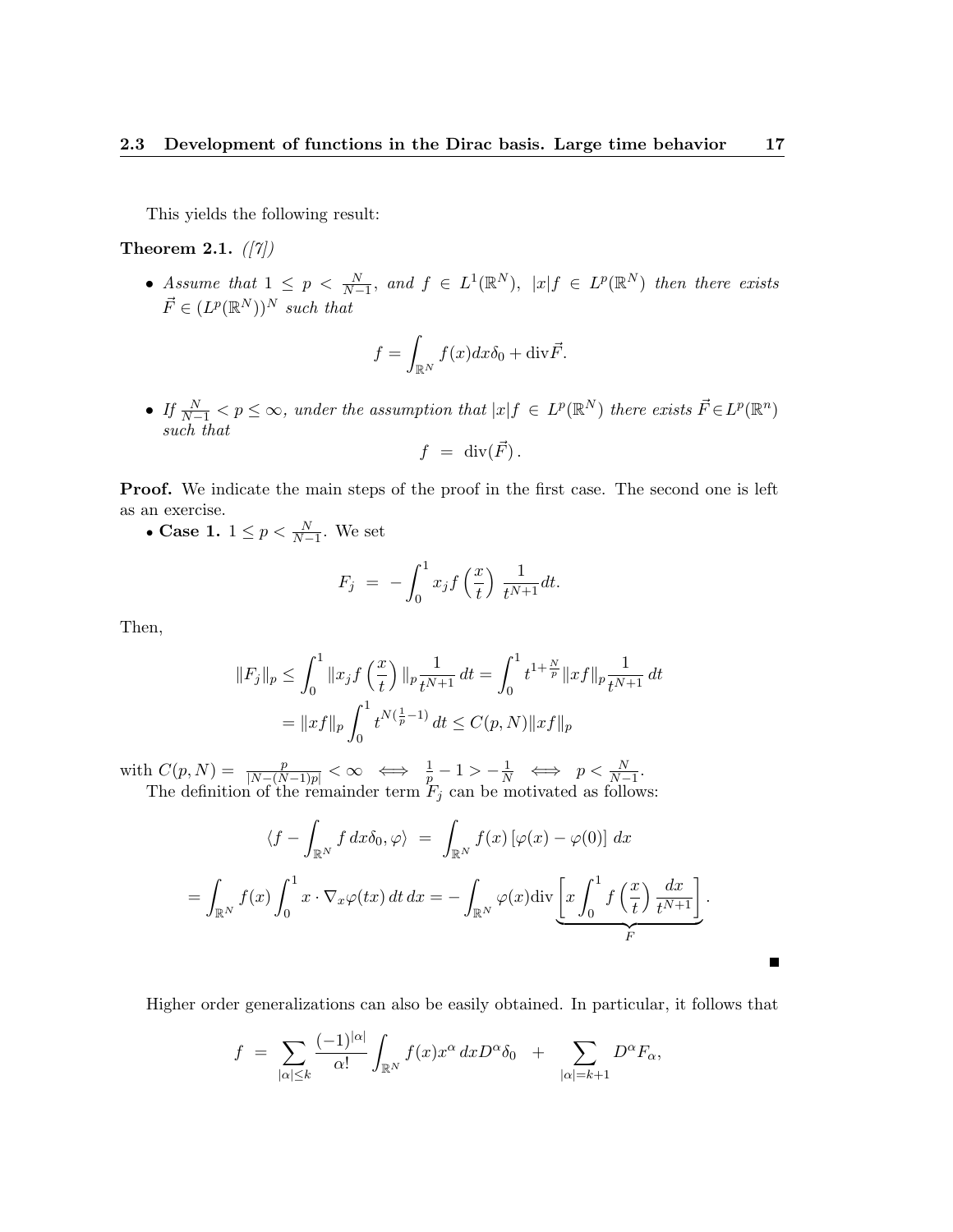with  $F_{\alpha}$  belonging to  $L^1$ , under the assumption that  $f \in L^1(1+|x|^{k+1})$ .

Applying this decomposition results one can get the asymptotic expansion of solutions as  $t \to \infty$ .

Consider the Cauchy problem

$$
u_t - \Delta u = 0
$$

with initial datum  $\varphi = \varphi(x)$ .

We have,  $u = G * \varphi$  with, as indicated above,  $G = (4\pi t)^{-\frac{N}{2}} \exp\left(-\frac{|x|^2}{4t}\right)$  $\frac{|x|^2}{4t}$ . We know that

$$
G \ast D^{\alpha} \delta_0 = D^{\alpha} [G \ast \delta_0] = D^{\alpha} G.
$$

Applying then the decomposition formula

$$
\varphi = \sum_{|\alpha| \leq k} \frac{(-1)^{|\alpha|}}{|\alpha|!} \int_{\mathbb{R}^N} \varphi(x) x^{\alpha} dx D^{\alpha} \delta_0 + \sum_{|\alpha|=k+1} D^{\alpha} F_{\alpha}.
$$

we obtain

$$
u = \sum_{|x| \le k} \frac{(-1)^{|\alpha|}}{|\alpha|!} \int_{\mathbb{R}^N} \varphi(x) x^{\alpha} dx D^{\alpha} G + \sum_{\substack{|\alpha| = k+1 \\ R}} F_{\alpha} * D^{\alpha} G
$$

with

$$
||R||_{L^p(\mathbb{R}^N)} \leq C_p |||x|^{k+1} \varphi||_{L^1(\mathbb{R}^N)} t^{-\frac{N}{2}(1-\frac{1}{p})-\frac{|\alpha|}{2}}.
$$

The later estimate is sharp.

The decomposition results we have proved on the basis of the Diract delta and its derivatives are closely related with the Taylor power series expansion of the Fourier transform of the function to be developed. Indeed, the values of the Fourier transform and its derivatives at the origin can be easily computed

$$
\widehat{f}(\xi) = \int_{\mathbb{R}^N} f(x)e^{-2\pi ix\cdot\xi} dx
$$

$$
\widehat{f}(0) = \int_{\mathbb{R}^N} f(x) dx
$$

$$
D\widehat{f}(0) = -2\pi i \int_{\mathbb{R}^N} x f(x) dx
$$

Therefore, provided  $\hat{f}$  is real analytic we have

$$
\widehat{f}(\xi) = \sum_{k=0}^{\infty} \frac{D^k \widehat{f}(0)}{k!} \xi^k.
$$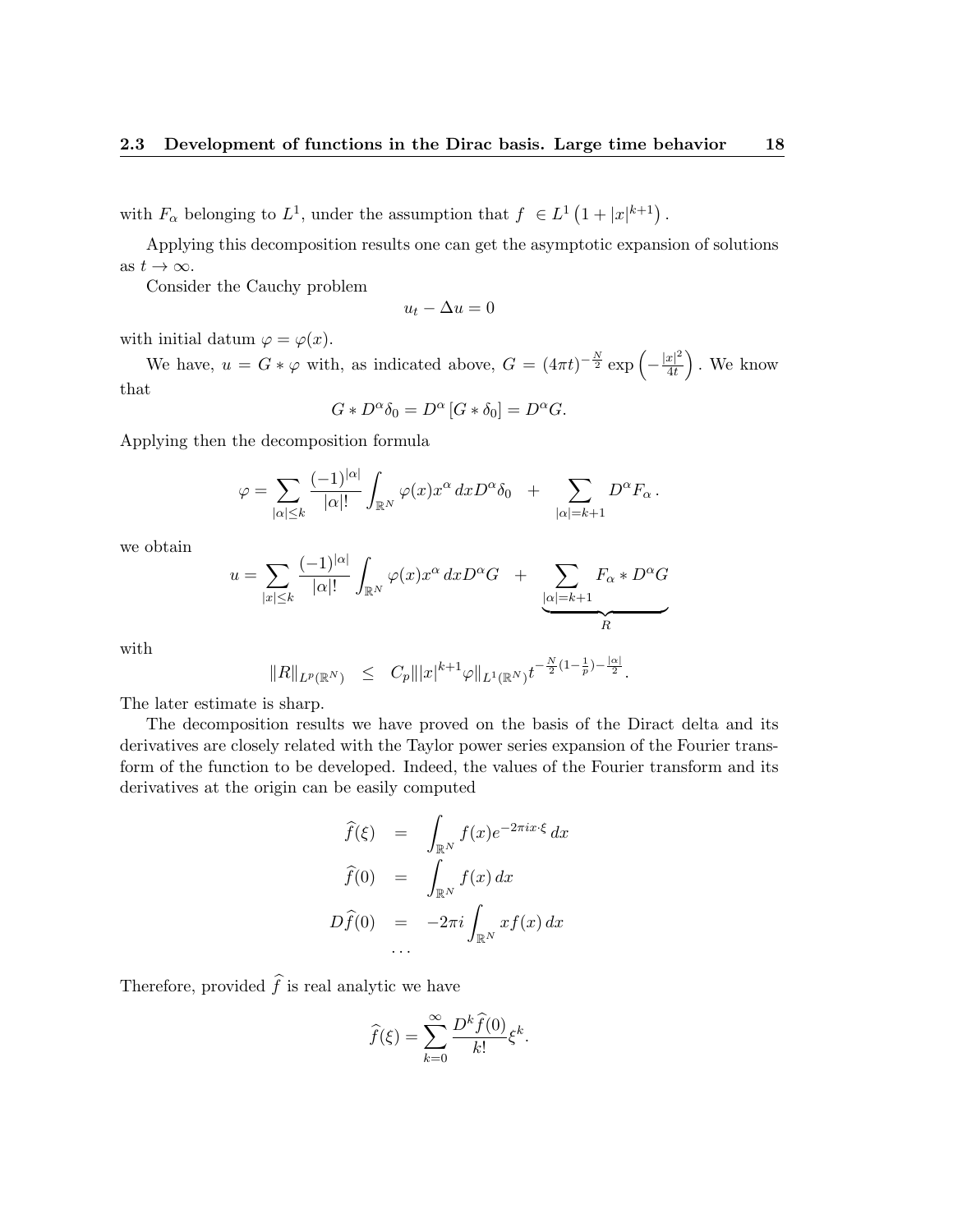We get

$$
f(x) = \sum_{k=0}^{\infty} \frac{D^k \hat{f}(0)}{k!} \mathcal{F}^{-1}\left(\xi^k\right)
$$

which, taking into account that  $\hat{\delta}_0 = 1$ , i.e.  $\delta_0 = \mathcal{F}^{-1}(1)$ , and the resulting expressions for  $\mathcal{F}^{-1}(\xi^k)$ , yields the infinite order asymptotic expansion we have obtained rigorously at finite order in the previous results.

The decomposition formulas obtained above are also closely related with Hardy inequalities. Indeed, observe that, for instance, the decomposition formula

$$
f = \int_{\mathbb{R}^N} f \, dx \delta_0 - \text{div}(\vec{F})
$$

(which holds, according to the previous results, when  $f \in L^1$ ,  $|x|f \in L^p$ ,  $1 \le p < \frac{N}{N-1}$ with  $\vec{F} \in (L^p)^N$  yields

$$
\left| \int_{\mathbb{R}^N} |x| f(x) \frac{\left[ \varphi(x) - \varphi(0) \right]}{|x|} dx \right| = \left| - \int_{\mathbb{R}^N} -\vec{F} \cdot \nabla \varphi \right| \leq \|\vec{F}\|_{L^p} \|\nabla \varphi\|_{L^{p'}} \leq C \|\, |x| f \|_{L^p} \|\nabla \varphi\|_{L^{p'}}
$$

if and only if  $1 \leq p \leq N/(N-1)$ . By duality this yields the Hardy inequality,

$$
\|\frac{\varphi(x)-\varphi(0)}{|x|}\|_{L^{p'}(\mathbb{R}^N)} \leq C_{p'}\|\nabla\varphi\|_{L^{p'}(\mathbb{R}^N)} \qquad \forall \varphi \in C_0^{\infty}(\mathbb{R}^N) \qquad N < p' \leq \infty.
$$

The reverse is also true the extremal case  $p = 1$  being excluded.

By the contrary, the decompostion formula

$$
f = \operatorname{div}(\vec{F}), \quad p > N/(N-1)
$$

yields

$$
\left| \int_{\mathbb{R}^N} |x| f(x) \frac{\varphi(x)}{|x|} dx \right| = \left| - \int_{\mathbb{R}^N} \vec{F}, \nabla \varphi dx \right| \leq \left\| \vec{F} \right\|_{L^p} \left\| \nabla \varphi \right\|_{L^{p'}} \leqslant c_p \|\left| x \right| f \|\left|_{L^p} \left\| \nabla \varphi \right\|_{L^{p'}}
$$

and, consequently,

$$
\|\frac{\varphi(x)}{|x|}\|_{L^{p'}(\mathbb{R}^N)} \leqslant C_{p'}\|\nabla\varphi\|_{L^{p'}(\mathbb{R}^N)}
$$

which holds, when

$$
\frac{N}{N-1} < p \leqslant \infty \Leftrightarrow 1 \leqslant p' < N.
$$

This establishes the connection between the decomposition formulas on the Dirac basis and Hardy inegualities. Note however that, as we mentioned before, it is better to use the explicit formulas obtained above, without using Hardy inequalities and duality, to avoid the problems related with the extremal cases  $p = 1, \infty$ .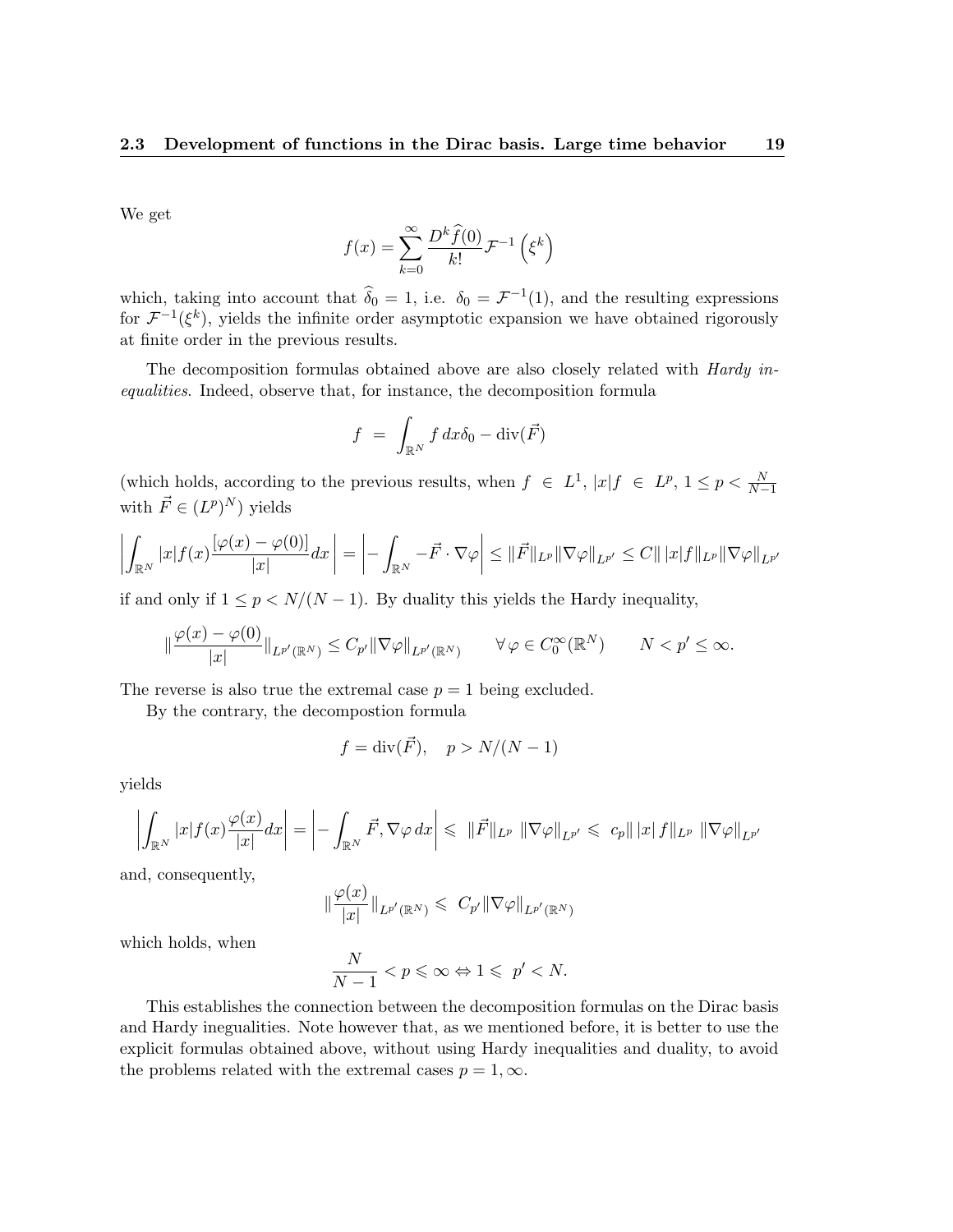The problem of obtaining sharp properties of the function  $f$  guaranteeing that the infinite order expansion

$$
f = \sum_{\alpha|} \frac{(-1)^{|\alpha|}}{\alpha!} \int_{\mathbb{R}^N} f(x) x^{\alpha} dx D^{\alpha} \delta_0
$$

holds true is open.

#### 2.4 Scaling: A basic tool for computing asymptotics.

We have shown that, using multipliers and integration by parts, one can get sharp  $L^p(\mathbb{R}^N)$ estimates and that this method applies as well for a number of nonlinear parabolic equations (see [[18]). However, obviously, in the nonlinear context, there is no explicit convolution formula for solutions allowing to obtain the asymptotic expansion. In this case scaling arguments are very useful although they give, in principle, only the first term of the expansion. Note also that, as pointed out in [19], the asymptotic behavior might be extremely complex.

Let us consider again the Cauchy problem

$$
\begin{cases} u_t - \Delta u = 0 & \mathbb{R}^N \quad t > 0 \\ u(x, 0) = \varphi(x) & \mathbb{R}^N. \end{cases}
$$

We know that

$$
\varphi \in L^{1}(\mathbb{R}^{N}) \Rightarrow \|u(t)\|_{p} \leqslant C_{p} t^{-\frac{N}{2}(1-\frac{1}{p})} \|\varphi\|_{L^{1}(\mathbb{R}^{N})}.
$$

We now use the scaling argument. For, we introduce the rescaled family

$$
u_{\lambda}(x,t) = \lambda^N u(\lambda x, \lambda^2 t), \quad \lambda > 0.
$$

It is easy to see that, for each  $\lambda > 0$ ,  $u_{\lambda}$  solves the heat equation as well:

$$
\begin{cases} u_{\lambda,t} - \Delta u_{\lambda} = 0 & \mathbb{R}^N, \ 0 < t < 1 \\ u_{\lambda}(0) = \varphi_{\lambda} = \lambda^N \varphi(\lambda x). \end{cases}
$$

At this point it is important to observe that the initial data of the rescaled family of solutions satisfy

$$
\varphi_{\lambda} \longrightarrow \int_{\mathbb{R}^N} \varphi(x) \, dx \, \delta_0, \quad \lambda \to \infty.
$$

On the other hand, the decay rate of the solution  $u$  in  $L^p$  yields uniform bounds on the rescaled family of solutions  $u_{\lambda}$ :

$$
\|u_\lambda(t)\|_p\leqslant C_p\,t^{-\frac{N}{2}(1-\frac{1}{p})},\,0
$$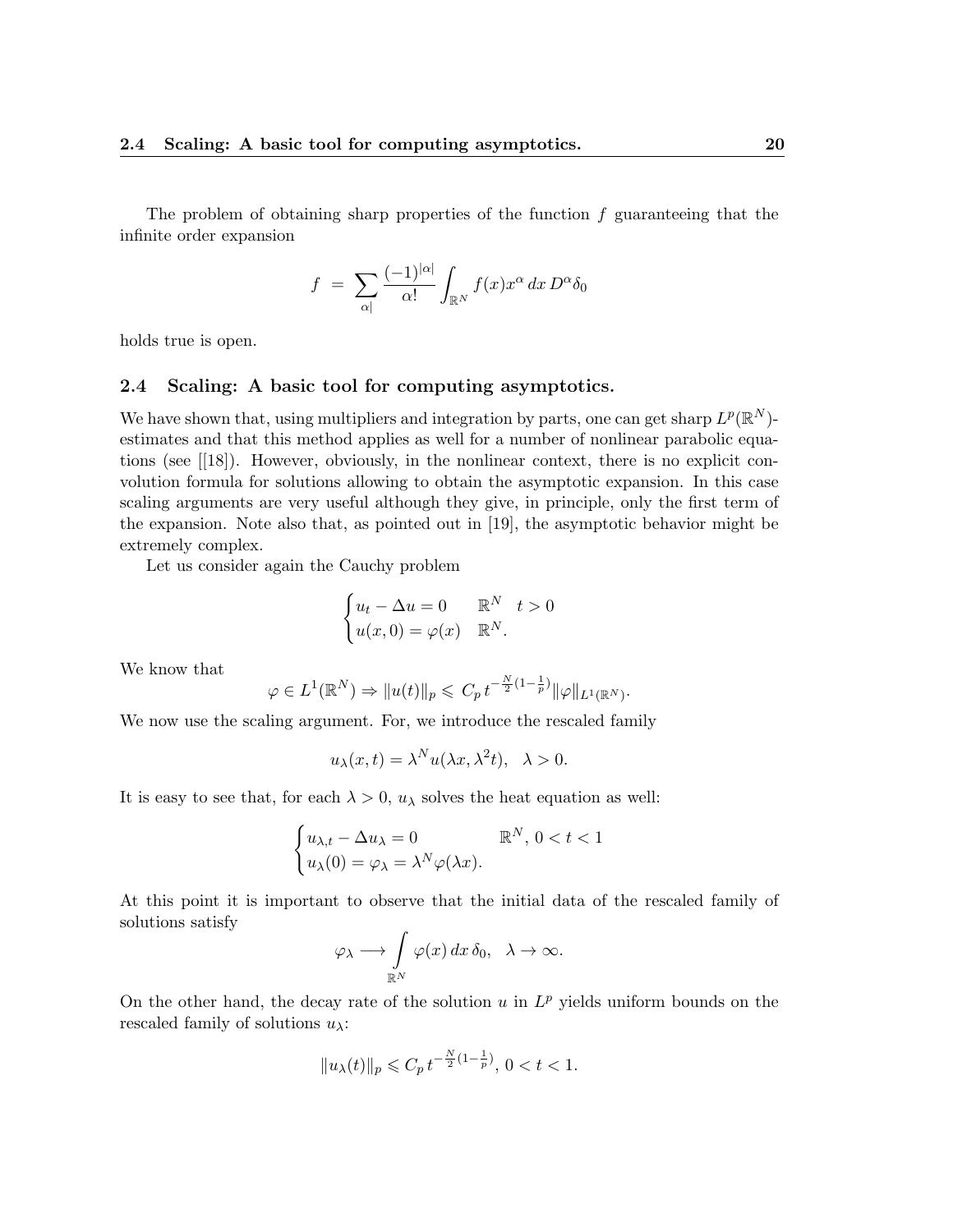This inequality holds uniformly on  $\lambda$  with a constant  $C_p$  independent of this parameter.

This estimate, together with the regularizing effect of the heat equation allows showing that,  $u_{\lambda}$  is relatively compact in  $L^p(\mathbb{R}^N)$  for all  $1 \leq p \leq \infty$ , for each  $t > 0$ . In fact compactness holds in  $C([\tau, 1]; L^p(\mathbb{R}^N))$ , for all  $0 < \tau < 1$ . Let v be the limit of  $u_\lambda$ , after extraction of a suitable subsequence:

$$
u_\lambda\to v,\ \ \lambda\to\infty.
$$

One can show that the limit  $v$  is the solution of

$$
\begin{cases} v_t - \Delta v = 0 & \text{in } \mathbb{R}^N \times (0, 1) \\ v(0) = \int_{\mathbb{R}^N} \varphi \, dx \, \delta_0. \end{cases}
$$

By uniqueness of the fundamental solution  $v = \int \varphi \, dx \, G$ . Consequently the limit holds along the whole familiy  $\lambda \to \infty$ .

Then

$$
u_{\lambda}|_{t=1} \stackrel{\lambda \to \infty}{\longrightarrow} \int_{\mathbb{R}^N} \varphi dx \, G|_{t=1} \, in \quad L^p(\mathbb{R}^N),
$$

for all  $1 \leq p \leq \infty$ . This turns to be equivalent to the fact that

$$
||u(t)|| - \int_{\mathbb{R}^N} \varphi dx \, G||_{L^p(\mathbb{R}^N)} t^{\frac{N}{2}(1-\frac{1}{p})} \longrightarrow 0.
$$

This is precisely the first term in the asymptotic expansion we got through the explicit representation formula of solutions.

Summarizing, we see that sharp  $L^p$  decay estimates, together with the regularizing effect of parabolic equations (to gain compactness), scaling arguments and the uniqueness of the limit characterized as the solution of the limit system, allow obtaining the first term of the asymptotic expansion of the solution as  $t \to \infty$ .

This method works for much more general problems (variable coefficients, nonlinearities, etc.) but fails to give a complete asymptotic expansion.

In fact, as we show by means of the explicit representation formula, when the initial datum  $\varphi$  satisfies the further property that  $|x|\varphi(x) \in L^1(\mathbb{R}^N)$ , then we gain an extra decay rate of the order of  $t^{-1/2}$ . The scaling argument above in itself does not yield this extra information.

We have also mentioned above that this method allows exhibiting, in some particular cases a much more complex asymtotic behavior of solutions. We shall briefly discuss this matter in the following subsection.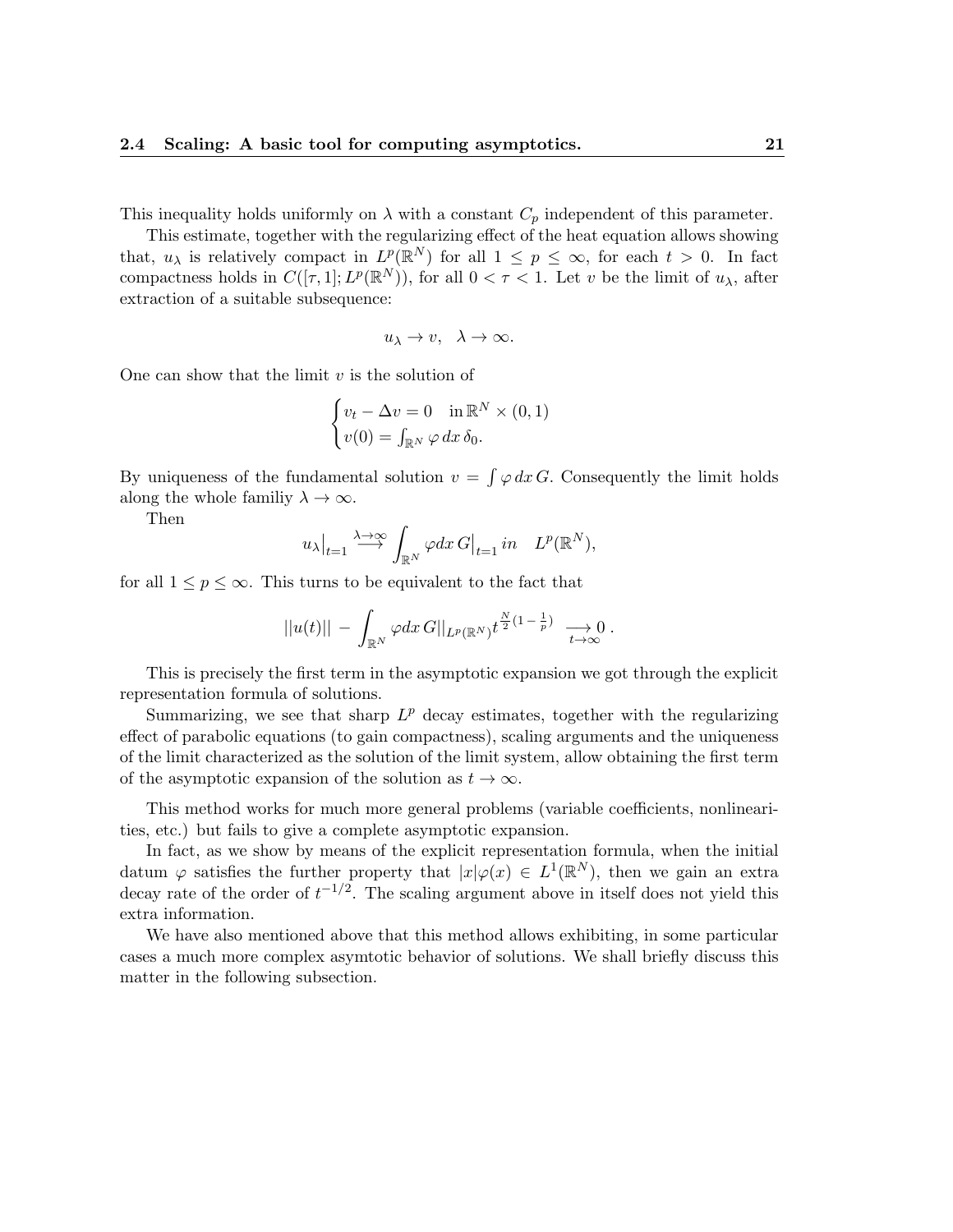#### 2.5 How Universal is the Law of Asymptotic Simplification ?

Let us consider now the Cauchy problem for a linear parabolic equation with variable coefficients:

$$
\begin{cases} u_t - \operatorname{div}(a(x)\nabla u) = 0 & \mathbb{R}^N, t > 0 \\ u(0) = \varphi, \end{cases}
$$

where

$$
0 < \alpha \le a(x) \le \beta \le \infty \quad \text{a.e. } \in \mathbb{R}^N.
$$

For this equation, the argument above, based on mutiplying the equation by powers of the solution, and integration by parts, yields the same decay rate as for the constant coefficient heat equation. Namely, it follows that

$$
||u(t)||_p \leq C_p t^{-\frac{N}{2}(1-\frac{1}{p})} ||\varphi||_1.
$$

Let us now perform the scaling argument. For, introduce the rescaled family of solutions:

$$
u_{\lambda} = \lambda^N u(\lambda x, \lambda^2 t).
$$

In this case they satisfy

$$
\begin{cases} u_{\lambda,t} - \operatorname{div}(a(\lambda x) \nabla u_{\lambda}) = 0 \\ u_{\lambda}(0) = \varphi_{\lambda} = \lambda^N \varphi(\lambda x) \longrightarrow \int \varphi dx \, \delta_0. \end{cases}
$$

Note that, in this case, due to the presence of the variable coefficient, the equation associated with  $u_{\lambda}$  depends on  $\lambda$ . In other words, the equation is not invariant under the scaling transformation. It is then important to analyze how does  $a(\lambda x)$  behave as  $\lambda \to \infty$ . There are several cases to be distinguished:

• Periodic case: Assume that  $a = a(x)$  is  $[0, 1]^N$ -periodic i.e. it is periodic of period one in each of the N space variables. Then,  $a_{\lambda} = a(\lambda x)$  is  $[0, \frac{1}{\lambda}]$  $\frac{1}{\lambda}$ ]<sup>N</sup>-periodic and

$$
a_{\lambda} \stackrel{\lambda \to \infty}{\longrightarrow} \bar{a} = \int_{[0,1]^N} a \, dy \, , \quad \lambda \to \infty.
$$

weakly-<sup>\*</sup> in  $L^{\infty}(\mathbb{R}^N)$ .

But, contradicting the first intuition, in this case the limit  $v$  of the rescaled solutions  $u_{\lambda}$  does not satisfy the equation

$$
v_t - \bar{a}\Delta v = 0.
$$

Indeed, the theory of Homogenization guarantees that the limit function solves the homogenized equation

$$
v_t - \operatorname{div}(A^*\nabla v) = 0,
$$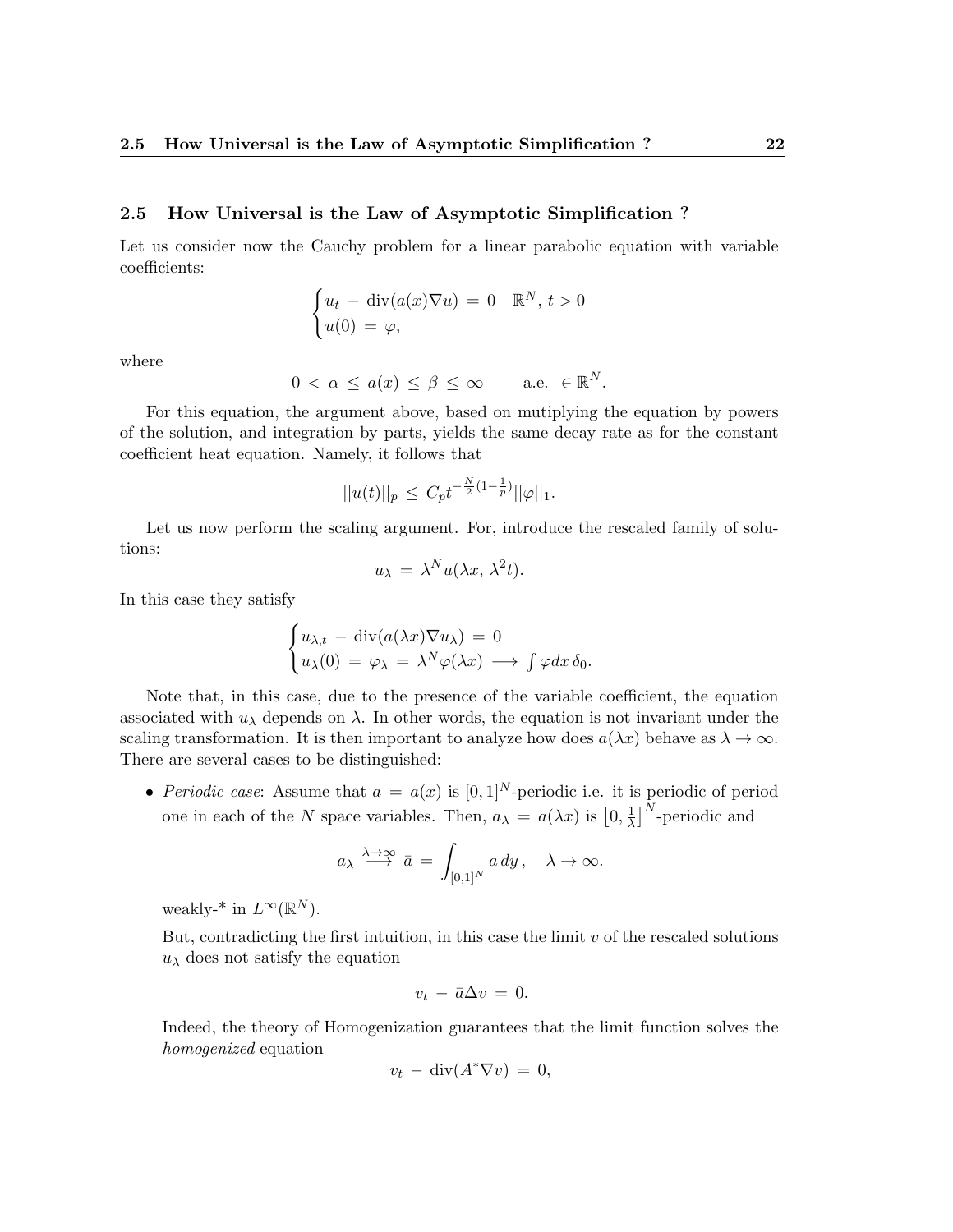where  $A^*$  is a constant coefficient symmetric and elliptic matrix that does not coincide with  $\bar{a}I$  except in the trivial case where the coefficient  $a = a(x)$  is constant. For instance, in one space dimension  $(N = 1)$ , the homogenized coefficient  $A^*$  is

$$
A^* = \left(\int_0^1 \frac{1}{a} \, dy\right)^{-1}
$$

which does indeed differ from the average  $\bar{a}$  of a except when a is constant. This can be easily seen in the context of the elliptic equation

$$
-(a(\lambda x)u'_{\lambda})' = f.
$$

Indeed, explicit computations yield

$$
a(\lambda x)u'_{\lambda} = -\int_{-\infty}^{x} f
$$

and

$$
u'_{\lambda} = -\frac{1}{a(\lambda x)} \int f \longrightarrow -\int \frac{1}{a} \int_{-\infty}^{x} f.
$$

Consequently,

$$
u_\lambda\,\longrightarrow\,v\,\,\mathcal{D}'
$$

 $-a^*v'' = f$ 

where  $v$  solves

with

$$
a^* \,=\, \left(\displaystyle\int \,\frac{1}{a}\right)^{-1}
$$

.

But although the analysis of this case is not straightforward, the periodic coefficient case is an easy one. In fact, using Block waves one can get a complete asymptotic expansions of solutions as  $t \to \infty$  (see [8] and [17]).

• Asymptotically Constant Difussion: Assume now that

$$
a(x) = 1 + \epsilon(x), \quad \epsilon(x) \to 0, |x| \to \infty.
$$

Then,

$$
a(\lambda x) = 1 + \epsilon(\lambda x) \to 1, \quad \lambda \to \infty, \text{ a.e. } x \in \mathbb{R}^N.
$$

In this case the limit v of the rescaled solutions  $u_{\lambda}$  does indeed satisfy

$$
\begin{cases} v_t - \Delta v = 0 \\ v(0) = \int_{\mathbb{R}^N} \varphi(x) \, dx \, \varphi_0, \end{cases}
$$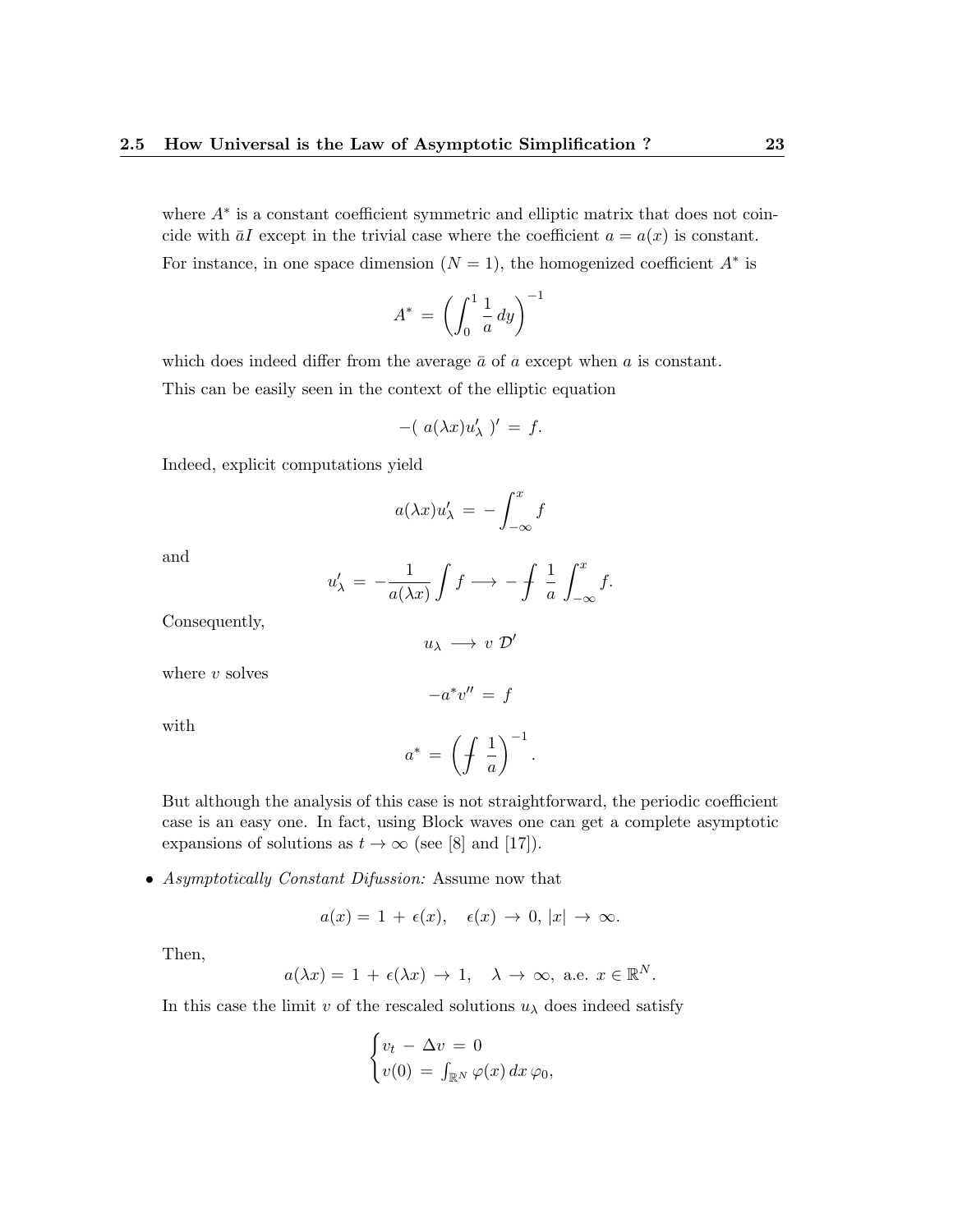and therefore

$$
v\,=\,\int_{\mathbb{R}^N}\varphi(x)\,dx\,G\,.
$$

We refer to [9] for a further analysis of this case.

So far, in all the examples, asymptotic simplification occurs and solutions behave as a gaussian process in a suitable homogeneous medium. But this is not true for all coefficients  $0 < \alpha \leq a(x) \leq \beta < \infty$  since complexity arises as well. The following holds:

**Lemma.**  $([19])$ 

Given any sequence  ${f_j}_{j\in\mathbb{N}}$ , bounded in  $L^{\infty}(\mathbb{R}^N)$ , we can construct a function  $g \in$  $L^{\infty}(\mathbb{R}^N)$  such that the weak-\* accumulation points of the rescaled family

 $g_{\lambda}(x) = g(\lambda x)$  as  $\lambda \to \infty$ 

contain the closure of the sequence  ${f_j}_{j\in\mathbb{N}}$  on the weak-\* topology.

In particular, for a suitable g, theset of accumulation points of the family  $\{g_{\lambda}\}\$  may cover a ball in  $L^{\infty}(\mathbb{R}^N)$ .

**Proof.** The Lemma can be easily proved by the "zooming method" that we describe briefly.

We first cut each function  $f_i$  in the annulus  $2^{-j}$  <  $|x|$  <  $2^j$  and then zoom it with a zooming factor  $\lambda_{ij} > 0$ . In this way we get the new function

$$
f_{ij}(x) = f_i\left(\frac{x}{\lambda_{ij}}\right) \qquad 2^{-j}\lambda_{ij} < |x| < 2^j\lambda_{ij}.
$$

We arrange all these annulae so that they become disjoint by choosing appropriate values of  $\lambda_{ij}$  and then define the function g as being

$$
g(x) = f_i\left(\frac{x}{\lambda_{ij}}\right)
$$
 in each of the annulae.

We then consider the rescaled family  $g_{\lambda} = g(\lambda x)$ . It is important to observe that, along the sequence  $\lambda = \lambda_{ij}, g_\lambda \equiv f_i$ . Therefore, the function  $f_i$  is included in the set of accumulation points of  $g_{\lambda}$  and this for all indexes i.

This concludes the proof of the Lemma.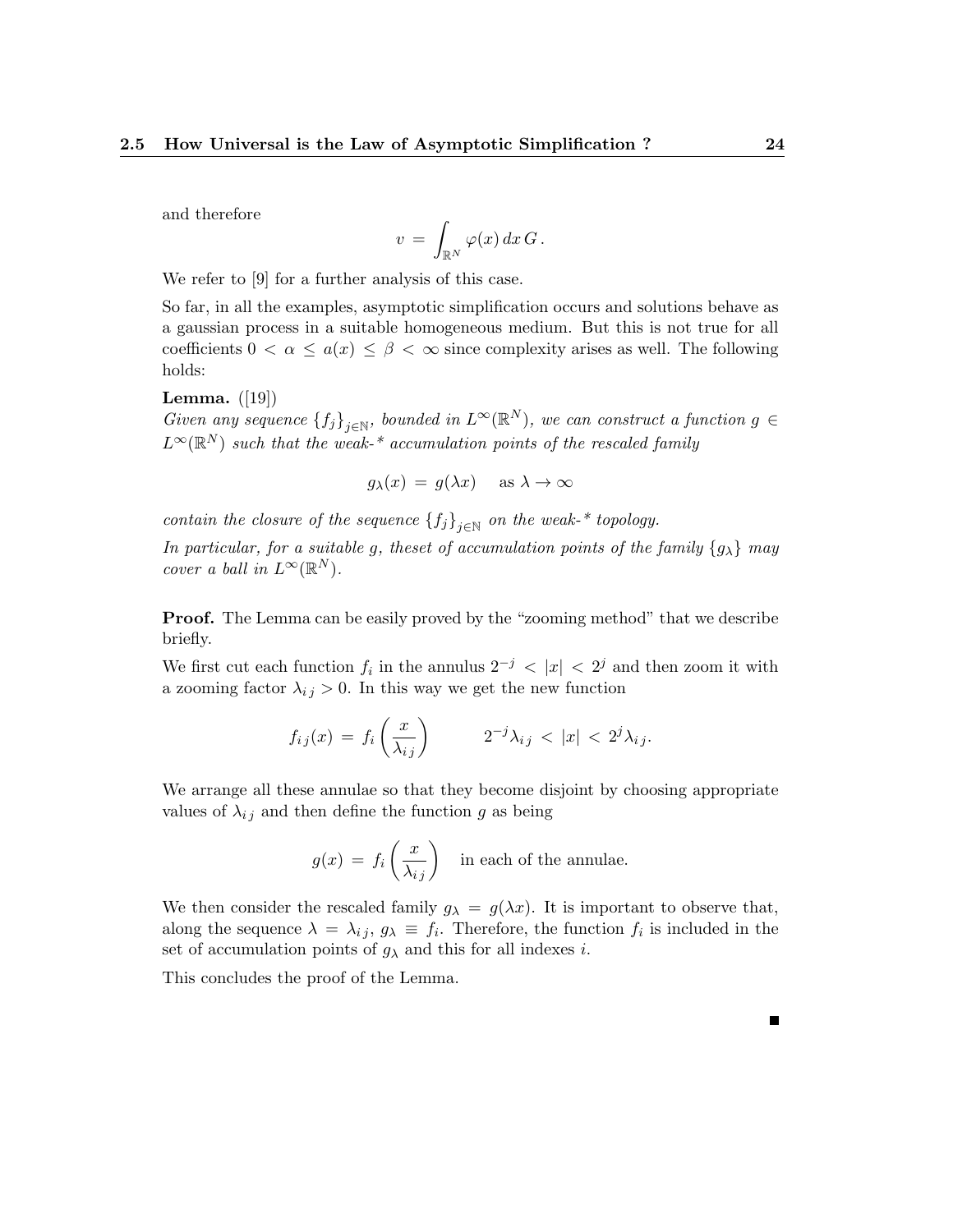This has important consequences in the asymptotic behavior of solutions of parabolic equations with coefficients having the structure of the function  $q$  in the Lemma. Indeed, consider for instance the parabolic equation with variable density

$$
\rho(x)u_t - \Delta u = 0.
$$

The density  $\rho$ , according to the previous Lemma, can be chosen such that the set of accumulation points of the rescaled family  $\rho_{\lambda}$  contains any sequence  $\{f_i\}$ . The accumulation points of the rescaled family of solutions  $u_{\lambda}$  then solve the limiting equations

$$
\begin{cases} f_j(x) v_t - \Delta v = 0 \\ v(0) = \int_{\mathbb{R}^N} \varphi \, \delta_0, \end{cases}
$$

for  $j \geq 1$ .

Consequently, the set of accumulation points of the rescaled family  $u_\lambda$  contains the whole family of fundamental solutions  $G_j$  of these equations, i.e.

$$
\lim_{\lambda \to \infty} u_{\lambda} \supset \left\{ \int \varphi \, dx \, G_1, \, \int \varphi \, dx \, G_2, \, \int \varphi \, dx \, G_3 \, \ldots \right\}.
$$

This shows that, although for some important cases asymptotic simplication occurs, the large time asymptotic behavior may be quite complex in general. The problem of obtaining a complete asymptotic expansion to any order for general variable coefficient parabolic equations is still open. We refer to [19] for a deeper discussion of this issue.

## 3 The Wave Equation

#### 3.1 The Dirichlet problem

Let us consider now the wave equation in a bounded domain  $\Omega$  with Dirichlet boundary conditions:

$$
\begin{cases} u_{tt} - \Delta u = 0 & \Omega \times (0, \infty) \\ u|_{\partial \Omega} = 0 \\ u(0) = u_0, u_t(0) = u_1 \text{ in } \Omega. \end{cases}
$$

It is a model for the vibrations of strings and membranes and also for the propagation of acoustic waves.

This system is well-posed in the energy space  $H_0^1(\Omega) \times L^2(\Omega)$ . Then, given  $u_0 \in H_0^1(\Omega)$ ,  $u_1 \in L^2(\Omega)$  there exists a unique solution  $u \in C([0,\infty);H_0^1(\Omega))$   $\cap$  $C^1([0,\infty); L^2(\Omega))$ . Moreover, the energy

$$
E(t) = \frac{1}{2} \int_{\Omega} \left[ |\nabla u(x, t)|^2 + u_t^2(x, t) \right] dx
$$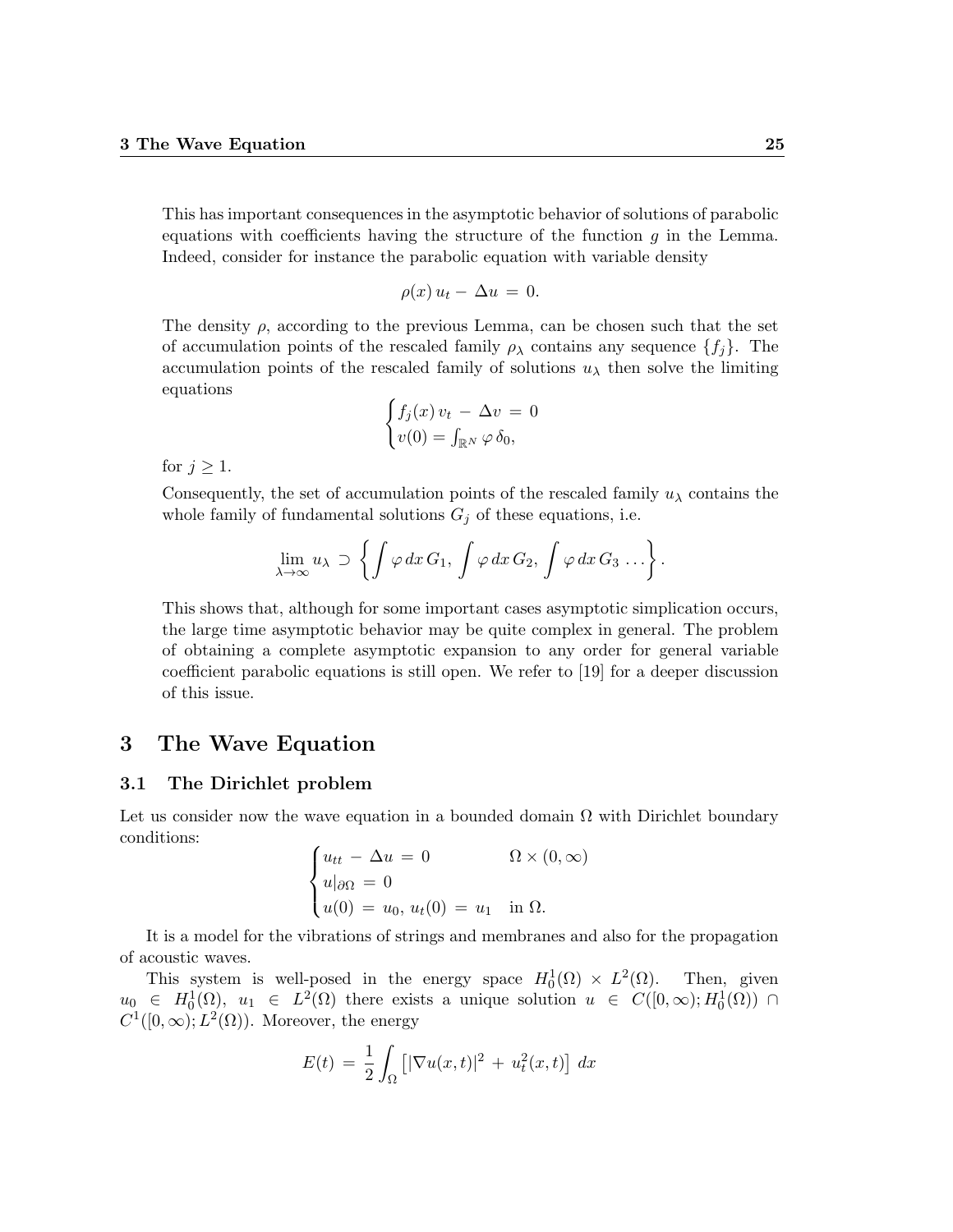is conserved in time, i.e.

$$
E(t) = E(0), \forall t > 0.
$$

This system exhibits the following features that are in opposition with those characterizing the heat equation:

- The system is purely conservative.
- The system lacks of smoothing properties.
- The system is time reversible.

The property of conservation of energy can be easily proved by the energy method. In this case, multiplying the equation by  $u_t$  and integrating by parts we get

$$
\frac{dE}{dt} = \int_{\Omega} u_{tt} u_t + \nabla u \cdot \nabla u_t dx = \int_{\Omega} (u_{tt} - \Delta u) u_t dx = 0.
$$

Solutions of the wave equation can be easily developed in Fourier series. Consider again the eigenvalue problem

$$
\begin{cases}\n-\Delta \phi_j(x) = \lambda_i \phi_j(x) & \Omega \\
\phi_j\big|_{\partial\Omega} = 0 & j = 1, 2, \dots\n\end{cases}
$$

Then

$$
u(x,t) = \sum_{j=1}^{\infty} \left( a_j \cos(\sqrt{\lambda_j} t) + \frac{bj}{\sqrt{\lambda_j}} \sin(\sqrt{\lambda_j} t) \right) \phi_j(x),
$$

where  ${a_j}$  and  ${b_j}$  are the Fourier coefficients of the initial data

$$
u_0(x) = \sum_{j=1}^{\infty} a_j \phi_j(x), \quad u_1(x) = \sum_{j=1}^{\infty} b_j \phi_j(x).
$$

In other words:

$$
u = \sum_{k=1}^{\infty} u_k(t) \phi_k(x)
$$

where

$$
\begin{cases} u''_k + \lambda_k u_k = 0, & t > 0\\ u_k(0) = a_k, u'_k(0) = b_k, & k = 1, ..., \infty \end{cases}
$$

Consequently, the wave equation is equivalent to a system of infinitely many uncoupled harmonic oscillators.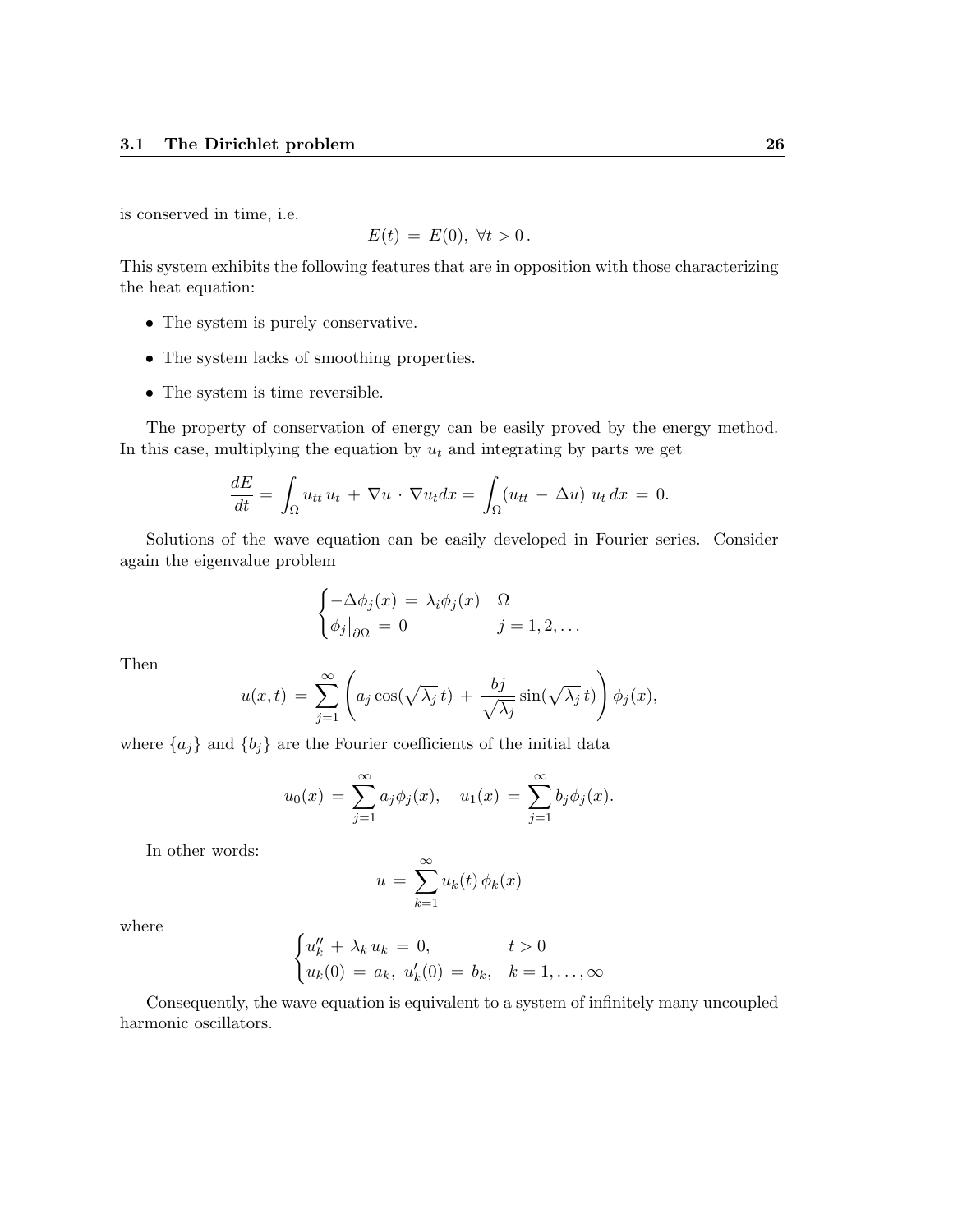#### 3.2 The Damped Wave Equation

The system above is purely conservative. But in most physical systems friction is present. Friction or damping is also a very efficient way for stabilizing engineering systems. This was already observed by L. Maxwell in his work "Governors" on the dynamical properties of the steam-engine in the end of XIX-th century.

The damped wave equation reads as follows

$$
\begin{cases}\nu_{tt} - \Delta u + du_t = 0 & \Omega \times (0, \infty) \\
u = 0 & \partial \Omega \times (0, \infty) \\
u(0) = u_0, u_t(0) = u_1 & \Omega\n\end{cases}
$$

where  $d > 0$  is the damping coefficients.

The energy method yields the following energy dissipation law

$$
\frac{dE}{dt} = -d \int_{\Omega} u_t^2 \leq 0.
$$

The following questions arise naturally: *Does*  $E(t) \rightarrow 0, t \rightarrow \infty$  ? and, if yes, *How* Fast ?

In this case the Fourier method yields the following representation formula

$$
u = \sum_{k=1}^{\infty} u_k(t) \phi_k(x)
$$

where the coefficients  $u_k$  obey the ODE

$$
u_k'' + \lambda_k u_k + du'_k = 0.
$$

The two roots of the characteristic polynomial are

$$
r_k = \frac{-d \pm \sqrt{d^2 - 4\lambda_k}}{2}.
$$

Accordingly, two cases have to be distinguished:

- $\bullet\,d\,\leq\,2$ √  $\overline{\lambda_1}$   $\Rightarrow$  Re( $r_k^{\pm}$  $(\frac{1}{k}) = -\frac{d}{2}$  $\frac{d}{2}$ ,  $\forall k$
- $\bullet\,d\,>\,2$ √  $\overline{\lambda_1} \Rightarrow \exists$  finite number of real eigenvalues.

But, always, independently of the value of the damping constant  $d > 0$  it follows that:

$$
\max_{k} \text{Re}(r_k) \geq \max_{k} \text{Re}(r_k) \Big|_{d=2\sqrt{\lambda_1}} = -\sqrt{\lambda_1}.
$$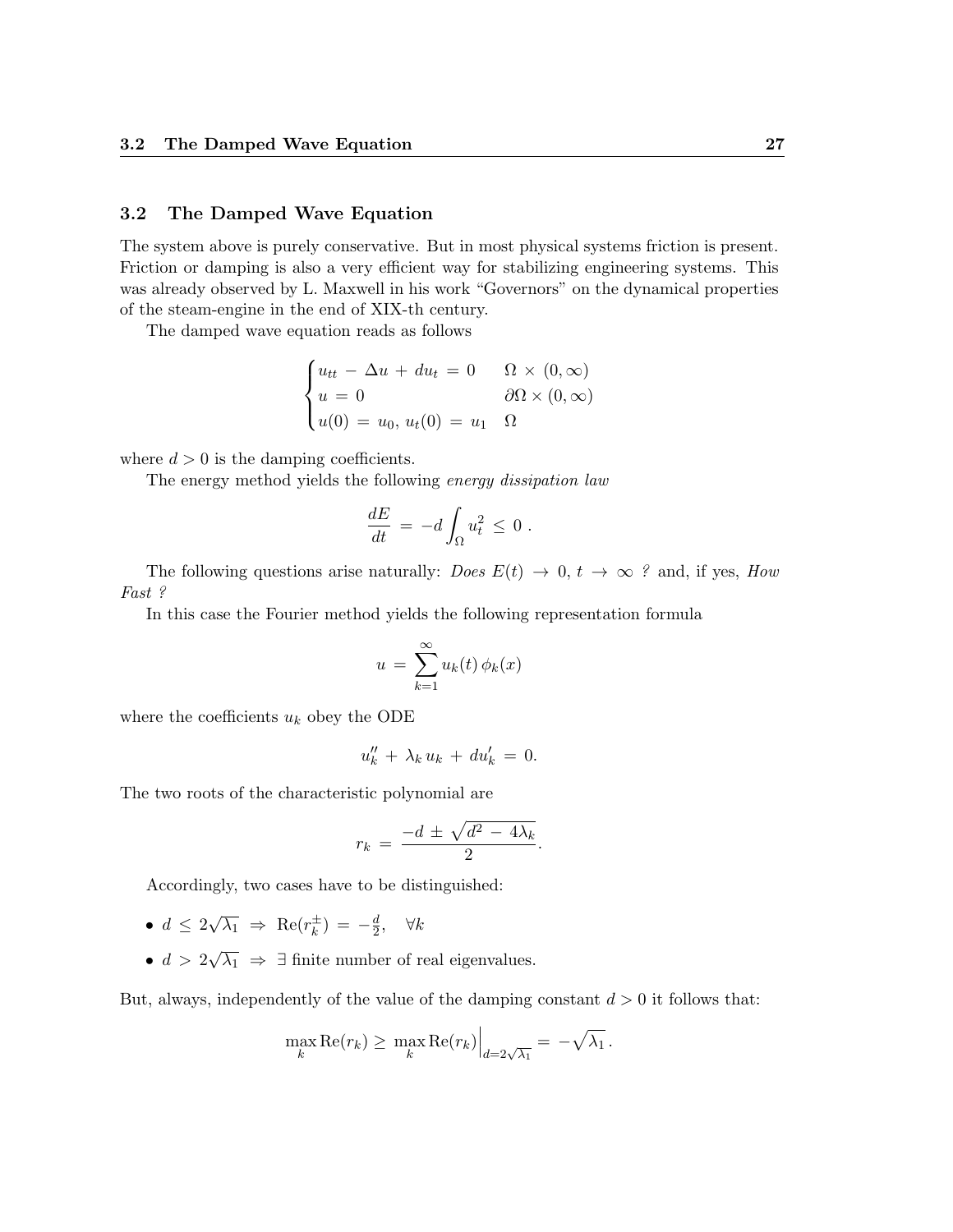This means that, among the class of constant dampers, the one that produces the best This means that, among the class of constant dampers, the one that produces the best<br>decay rate for the energy is  $d = 2\sqrt{\lambda_1}$  in which case the energy decays exponentially with a rate  $-2\sqrt{\lambda_1}$ .

In particular it is not true, as one could expect in a first approach, that increasing the In particular it is not true, as one could expect in a first approach, that increasing the<br>damping constant necessarily yields a better decay rate. This occurs for  $0 \le d \le d = 2\sqrt{\lambda_1}$ but it is not longer true for  $d > 2\sqrt{\lambda_1}$ . This phenomenon is referred to as "overdamping" in the engineering literature.

One can do much better by means of non-constant damping coefficients. But the corresponding spectral problem is not easy to deal with, since it is not self-adjoint.

#### 3.3 Boundary damping

An interesting example is the one related with the wave equation with boundary damping which leads to a new phenomenon: the *vanishing waves*.

Consider the  $1 - d$  wave equation

$$
\begin{cases}\nu_{tt} - u_{xx} = 0, & 0 < x < 1, t > 0 \\
u(0, t) = 0, & t > 0 \\
u_x(1, t) + u_t(1, t) = 0, & t > 0 \\
u(x, 0) = u_0(x), u_t(x, 0) = u_1(x), & 0 < x < 1.\n\end{cases}
$$

The energy dissipation law now reads as follows:

$$
\frac{dE}{dt}(t) = -u_t^2(1,t)
$$

In this particular case not only solutions decay exponentially as  $t \to \infty$ . But, in fact, solutions vanish in finite time  $(T = 2)$ . This is closely related with the fact that the spectrum of the system is empty and indicates that the evolution process under consideration is highly irreversible.

To prove this property of vanishing of waves it is convenient to decompose the d'Alembert operator in two first order transport equations:

$$
u_{tt} - u_{xx} = (\partial_t + \partial_x)(\partial_t - \partial_x)u = 0
$$

A simple analysis of the behavior of solutions along characteristic lines allows showing that the vanbishing of waves property is indeed true in time  $T = 2$ . Of course, at this level, the fact that in the dissipative boundary condition  $u_x(1,t) + u_t(1,t) = 0$  one of these transport operators appears plays a key role.

But this example is impossible to reproduce for general equations or higher dimensional situations and it is very specific to the  $1 - d$  wave equation with constant coefficients. In fact it does not even hold for the  $1 - d$  wave equation with variable coefficients (see [5]).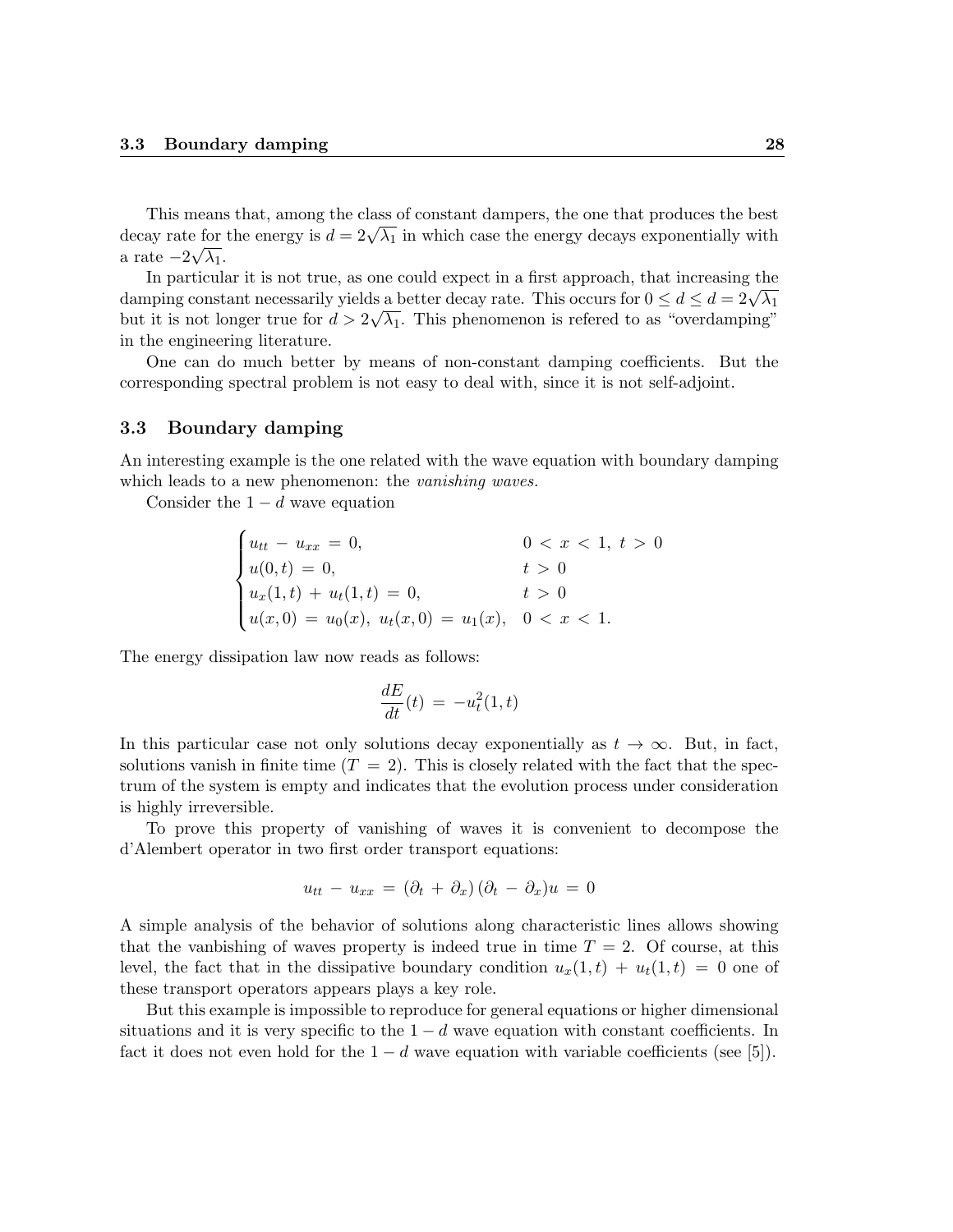The boundary conditions for which solutions vanish in final time are often refered to as transparent boundary conditions since, as the analysis of this  $1 - d$  models shows, waves, when reaching the dissipative boundary condition are not reflected at all. Transparent boundary conditions are very useful in numerics since they allow reproducing in a bounded domain the properties of the Cauchy problem in the whole space. The fact of being able to reduce the problem to solving a system in a bounded domain, of course, reduces significantly the computational cost of the numerical method.

#### 3.4 Internal damping

There is an intermediate damping mechanism: the one in which the damping term is localized in a subdomain  $\omega$  of the domain  $\Omega$  where the equation holds:

$$
\begin{cases} u_t - \Delta u + 1_{\omega} u_t = 0 \\ u|_{\partial \Omega} = 0 \\ u(0) = u_0, \qquad u_t(0) = u_1. \end{cases}
$$

Here and in the sequel  $1_{\omega}$  denotes the characteristic function of the set  $\omega$ .

In this case the energy dissipation law reads

$$
\frac{dE}{dt} = -\int_{\omega} u_t^2 dx.
$$

**Theorem.** The energy decays exponentially provided  $\omega$  is a neighborhood of a subset of the boundary of the form

$$
\Gamma(x_0) = \{x \in \partial\Omega : (x - x_0) \cdot n(x) > 0\},\
$$

for some  $x_0 \in \mathbb{R}^N$ .

More precisely, there exist positive constants  $C_{\Omega,\omega}$  and  $\alpha_{\Omega,\omega}$ , depending on  $\Omega$  and  $\omega$ such that

$$
E(t) \leqslant C_{\Omega,\omega} e^{-\alpha_{\Omega,\omega}t} E(0),
$$

for every solution of the system. Remark.

- Here  $n(x)$  denotes the unit normal vector to the domain  $\Omega$  at the boundary point  $x \in \partial \Omega$ .
- The subset  $\Gamma(x_0)$  of the boundary is constituted by the points in which the ray going from the reference point  $x_0$  to x exits the domain  $\Omega$ .
- In the context of the linear wave equation under consideration a sharp necessary condition for the exponential decay was given in [1] in Geometric Optics terms. This is the so called Geometric Control Condition and reads as follows: The exponential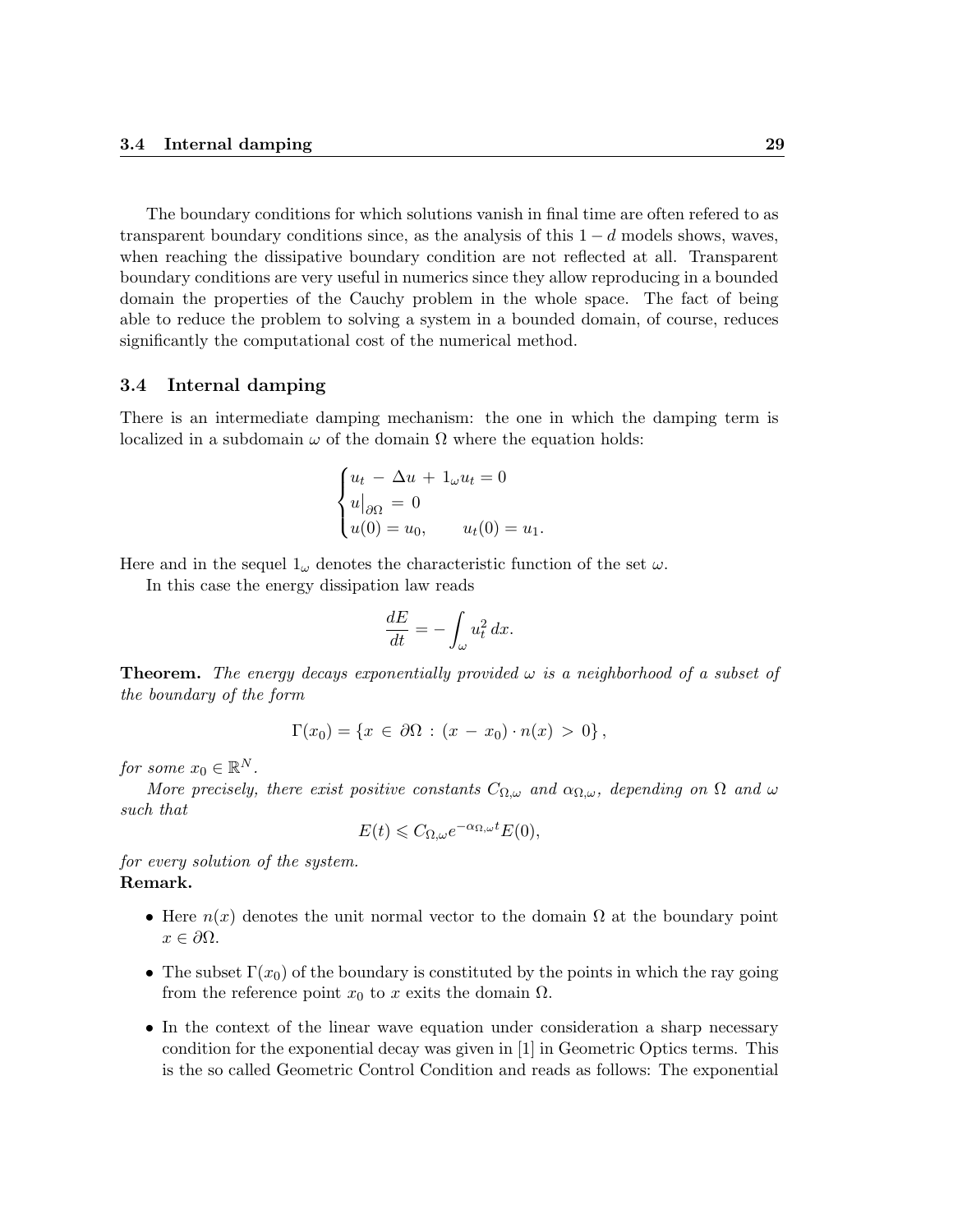stability property holds if all rays of Geometric Optics, after possibly bouncing on the boundary of the domain  $\Omega$ , reach the subdomain  $\omega$  where the damping term is effective.

• Similar results hold for semilinear wave equations as well, see [6] and [22].

#### Sketch of the proof:

• Step 1: It suffices to check that there exist  $C, T > 0$ :

$$
E(0) \leqslant C \int_0^T \int_{\omega} u_t^2 dx dt,
$$

for every solution.

This inequality, refered often as observability inequality, indicates that the dissipated energy is proportional to the energy within the system.

This observability inequality, combined with the energy dissipation law yields

$$
E(T) - E(0) = -\int_0^T \int_{\omega} u_t^2 dx dy \le -\frac{1}{C}E(0),
$$

and consequently,

$$
E(T) \leqslant (\frac{C-1}{C})E(0).
$$

Accordingly, the semigroup at time  $t = T$ ,  $S(T)$ , is a contraction.

The semigroup property then yields the exponential decay. Indeed, when  $t = kT$  it follows that

$$
||S(t)|| = ||S(kT)|| \le \gamma^k = e^{k \log \gamma} = e^{-|\log \gamma|t/T}.
$$

• Step 2: We now proceed to the prove the observability inequality.

The difference between the damped and the conservative wave equation being the damping term itself, it suffices to prove the inequality for the conservative wave equation.

$$
\begin{cases} u_{tt} - \Delta u_{\lambda} = 0 & \Omega \times (0, T) \\ u|_{\partial \Omega} = 0 & u(0) = u_0, u_t(0) = u_1 & \Omega. \end{cases}
$$

The question is now whether

$$
E(0) \leqslant C \int_0^T \int_{\omega} u_t^2 dx dt.
$$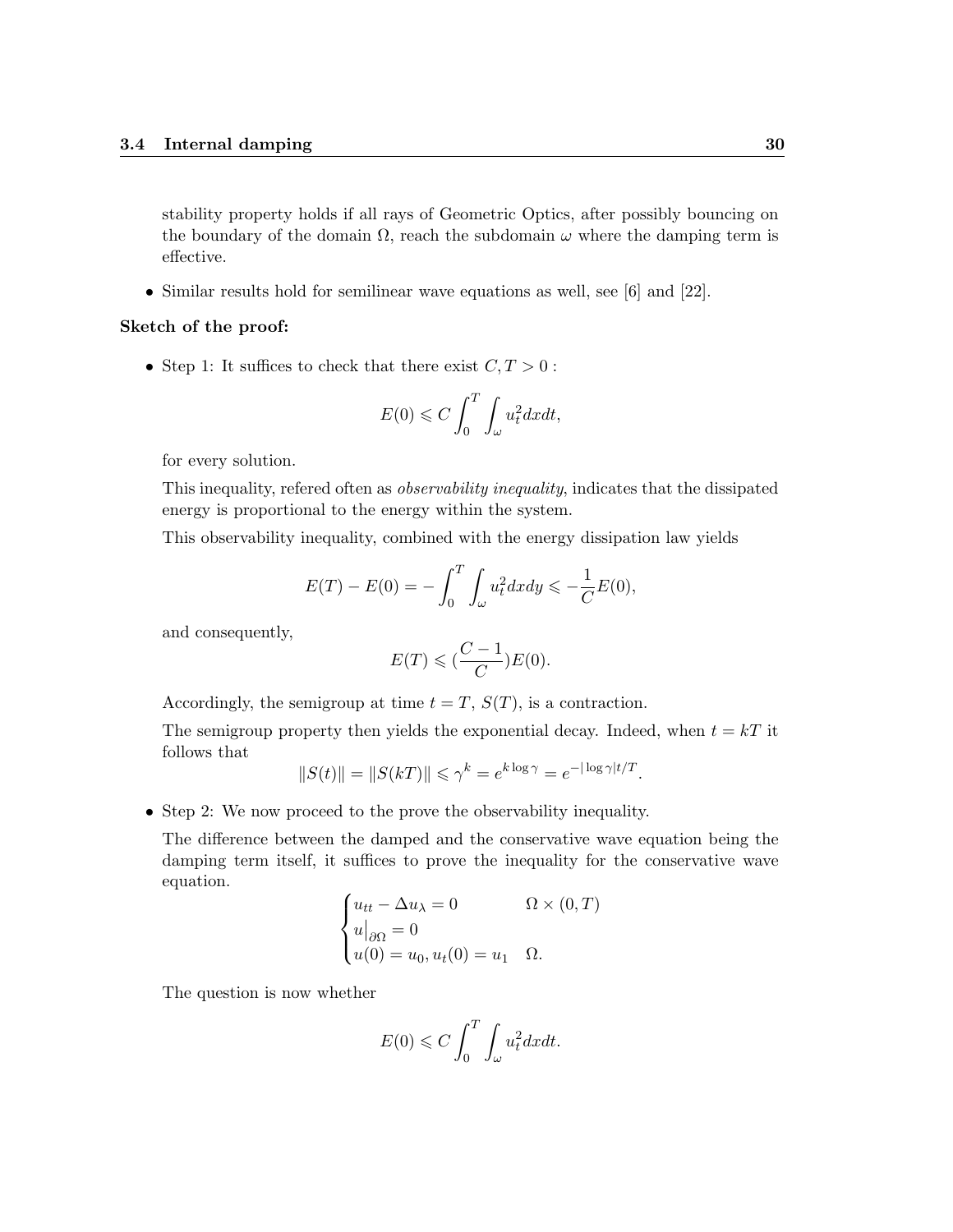This inequality does indeed hold and can be proved using the so called multiplier method. It consists in multiplying the equation by u,  $u_t$ ,  $(x - x_0) \cdot \nabla u$ ,... and integrating by parts to later combine the identities one obtains (see [14] and [15] for a systematic description of this method).

This method is very much the same as that developed by Pohozaev in the context of elliptic equations. Pohozaev's identity allows getting connections between the total energy of solutions of elliptic problems and its energy concentrated on the boundary.

Let us recall how this identity may be established for the eigenvalue problem

$$
-\Delta u = \lambda u \quad \Omega, \quad u = 0 \quad \text{on } \partial \Omega.
$$

Multiplying the equation by  $x \cdot \nabla u$  (we assume without loss of generality that  $x_0 = 0$ ) we get

$$
\lambda \int_{\Omega} ux \cdot \nabla u dx = -\frac{N\lambda}{2} \int_{\Omega} u^2 dx
$$

and

$$
-\int_{\Omega} \Delta ux \cdot \nabla u dx = \int_{\Omega} \nabla u \cdot \nabla (x \cdot \nabla u) dx - \int_{\partial \Omega} \left| \frac{\partial u}{\partial n} \right|^2 (x \cdot n) d\sigma
$$

$$
= \int_{\Omega} \left[ |\nabla u|^2 + x \cdot \nabla \frac{|\nabla u|^2}{2} \right] - \int_{\partial \Omega} \left| \frac{\partial u}{\partial n} \right|^2 (x \cdot n) d\sigma
$$

$$
= \left( 1 - \frac{N}{2} \right) \int_{\Omega} |\nabla u|^2 - \frac{1}{2} \int_{\partial \Omega} \left| \frac{\partial u}{\partial n} \right|^2 (x \cdot n) d\sigma.
$$

Moreover, multiplying the equation by  $u$  it follows that

$$
\int_{\Omega} |\nabla u|^2 = \lambda \int_{\Omega} u^2 = \lambda
$$

provided we normalized the eigenfunctions by the condition  $(\int_{\Omega} u^2 = 1)$ . Combining these identities we get

$$
\left(1 - \frac{N}{2}\right)\lambda - \frac{1}{2}\int_{\partial\Omega} \left|\frac{\partial u}{\partial n}\right|^2 (x \cdot n) d\sigma = -\frac{N}{2}\lambda.
$$

Thus

$$
\lambda = \frac{1}{2} \int_{\partial \Omega} (x \cdot n) \left| \frac{\partial u}{\partial n} \right|^2 d\sigma \leq \frac{1}{2} \int_{\Gamma(x_0)} \left| \frac{\partial u}{\partial n} \right|^2 d\sigma.
$$

Consequently, it follows that

$$
\int_{\Omega} |\nabla u|^2 dx \leq \frac{1}{2} \int_{\Gamma(x_0)} \left| \frac{\partial u}{\partial n} \right|^2 d\sigma.
$$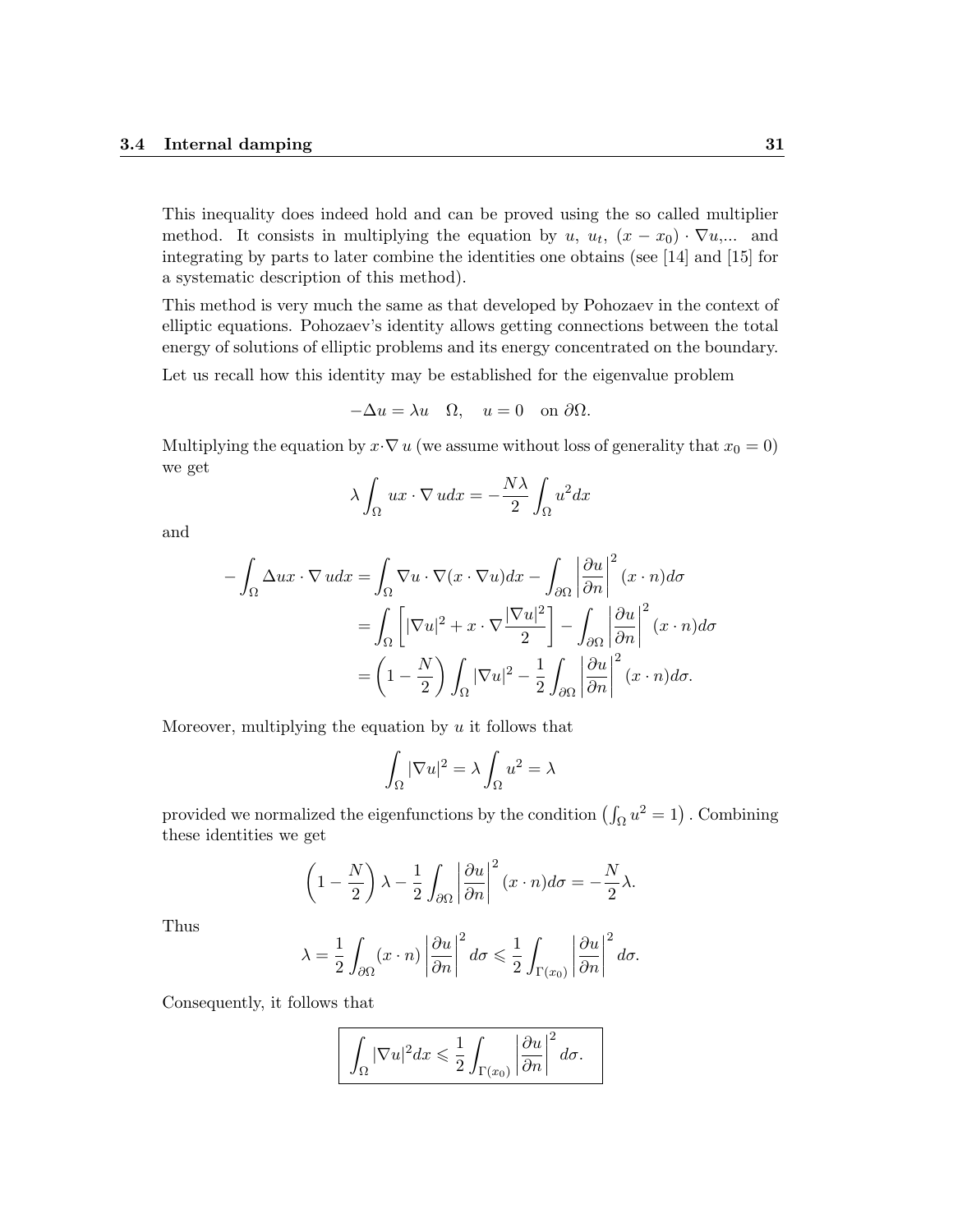It is important to note that this inequality holds independently of the frecuency  $\lambda$ , and it does indeed guarantee that the energy of the eigenfunctions is uniformly bounded by the energy concentrated on the subset of the boundary  $\Gamma(x_0)$ .

As a consequence of this, with some extra work, taking into account that the subdomain  $\omega$  is a neighborhood of  $\Gamma_{x_0}$ , it can also be proved that

$$
\int_{\Omega} |\nabla u|^2 dx \leqslant C \int_{\omega} |\nabla u|^2 dx,
$$

with a constant C which is independent of the eigenfunction.

The same occurs for the wave equation when  $T$  is large enough, namely when  $T >$  $diam(\Omega \setminus \omega)$ .

This Theorem shows that, when  $\omega$  is a neighborhood of a large enough subset of the boundary, the exponential decay property holds. As a complement to this result it is important to observe that, in general, for any non-empty open subset  $\omega$  of  $\Omega$  the property of the exponential decay of the energy is no longer true but still the energy of every solution tends to zero without uniform decay rate. The fact that the energy of each solutions tends to zero can be proved as an application of La Salle's invariance principle.

#### 3.5 Damping localized on narrow sets

We have discussed the case where the damping is localized in an open non-empty subset of the domain  $\Omega$ . But the question makes also sense whatever  $\omega$  is. It is for instance natural to analyze the case where  $\omega$  is a measurable set of positive measure. In this case, a Lyapunov type argument allows showing that the energy of each individual trajectory tends to zero. The question of whether exponential decay holds under suitable additional assumptions is open in the context of damping sets of positive measure.

Applying La Salle's invariance argument and using the energy  $E$  of the system as Lyapunov function one can show that every solution tends to zero if and only the following uniqueness or unique continuation property holds: The only solution of the damped equation

$$
\begin{cases} u_{tt} - \Delta u + 1_w u_t = 0 \\ u|_{\partial \Omega} = 0 \end{cases}
$$

such that  $u_t = 0$  in the damping region  $\omega \times (0, \infty)$  is the trivial one  $u \equiv 0$ .

However, taking into account that the damping term vanishes under the condition that  $u_t = 0$  in the damping region  $\omega \times (0, \infty)$ , it is in fact equivalent to proving the same

 $\blacksquare$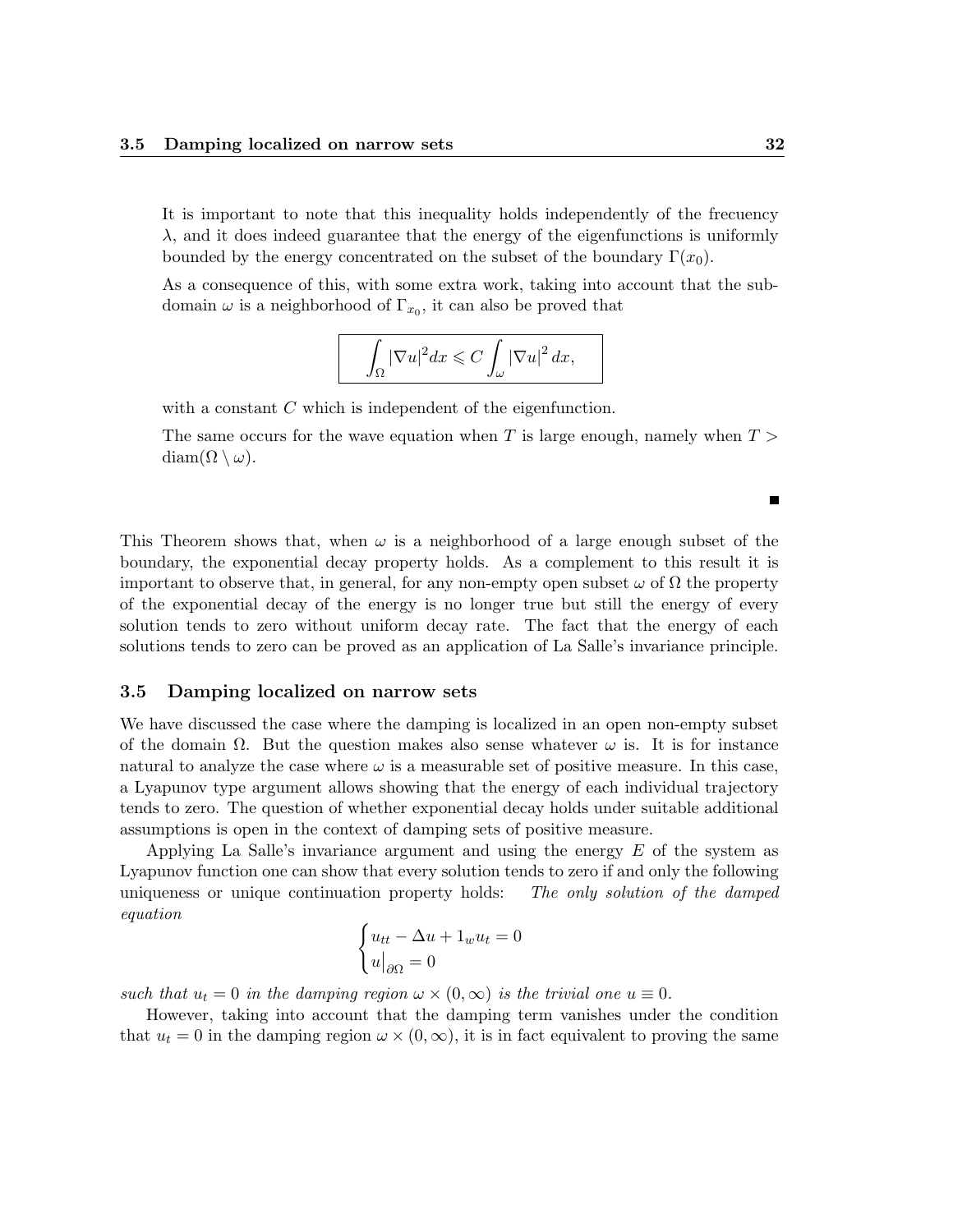unique continuation property for the undamped equation

$$
\begin{cases} u_{tt} - \Delta u = 0 \\ u|_{\partial \Omega} = 0. \end{cases}
$$

The question is then whether  $u_t = 0$  in  $\omega \times (0, \infty)$  for the solutions of the conservative wave equation implies that  $u \equiv 0$ .

To analyze this question it is convenient to develop solutions in Fourier series. In fact we set  $v = u_t$ . Obviously, v is also a solution of the Dirichlet problem for the wave equation and  $v = 0$  in  $\omega \times (0, \infty)$ . The Fourier representation formula yields

$$
v(x,t) = \sum a_k^{\pm} e^{\pm i\sqrt{\lambda_k t}} \phi_k(x),
$$

where the sum runs along the whole sequence of eigenpairs of the Laplace operator.

We now use the orthogonality propertiy of complex exponentials in infinite time

$$
\lim_{T \to \infty} \frac{1}{T} \int_0^T e^{i\lambda t} e^{-i\mu t} dt = \begin{cases} 1 & \text{if } \lambda = \mu \\ 0 & \text{if } \lambda \neq \mu. \end{cases}
$$

Then, the fact that  $v = 0$  in  $\omega \times (0, \infty)$  implies

$$
\int_0^\infty \int_\omega v^2(x,t) \, dx \, dt \equiv 0
$$

and the following alternative holds: Either  $v \equiv 0$  or  $\phi_k^2 = 0$  in  $\omega$  for some k.

However, the second possibility can inmediately be excluded since the eigenfunctions of the Laplacean are analytic and therefore they can not vanish in a set of positive measure without being trivially zero everywhere. Thus, we conclude that  $u_t \equiv v \equiv 0$ . Therefore,  $u = u(x)$  and it solves the elliptic problem

$$
\begin{cases}\n-\Delta u = 0 \\
u|_{\partial\Omega} = 0.\n\end{cases}
$$

The only solution of this elliptic equation being  $u \equiv 0$ , we deduce that the desired unique continuation property holds.

As a consequence of this analysis it follows that for damping sets  $\omega$  of positive measure one can guarantee that all solutions tend to zero. The problem of getting conditions under which the decay rate is uniform and exponential is open, as we mentioned before.

Similar problems arise when the damper is localized in manifolds of lower dimension (see for instance [12] and [16]). One of the most classical examples is the case where the damper is localized in one single point  $x_0$  of the domain.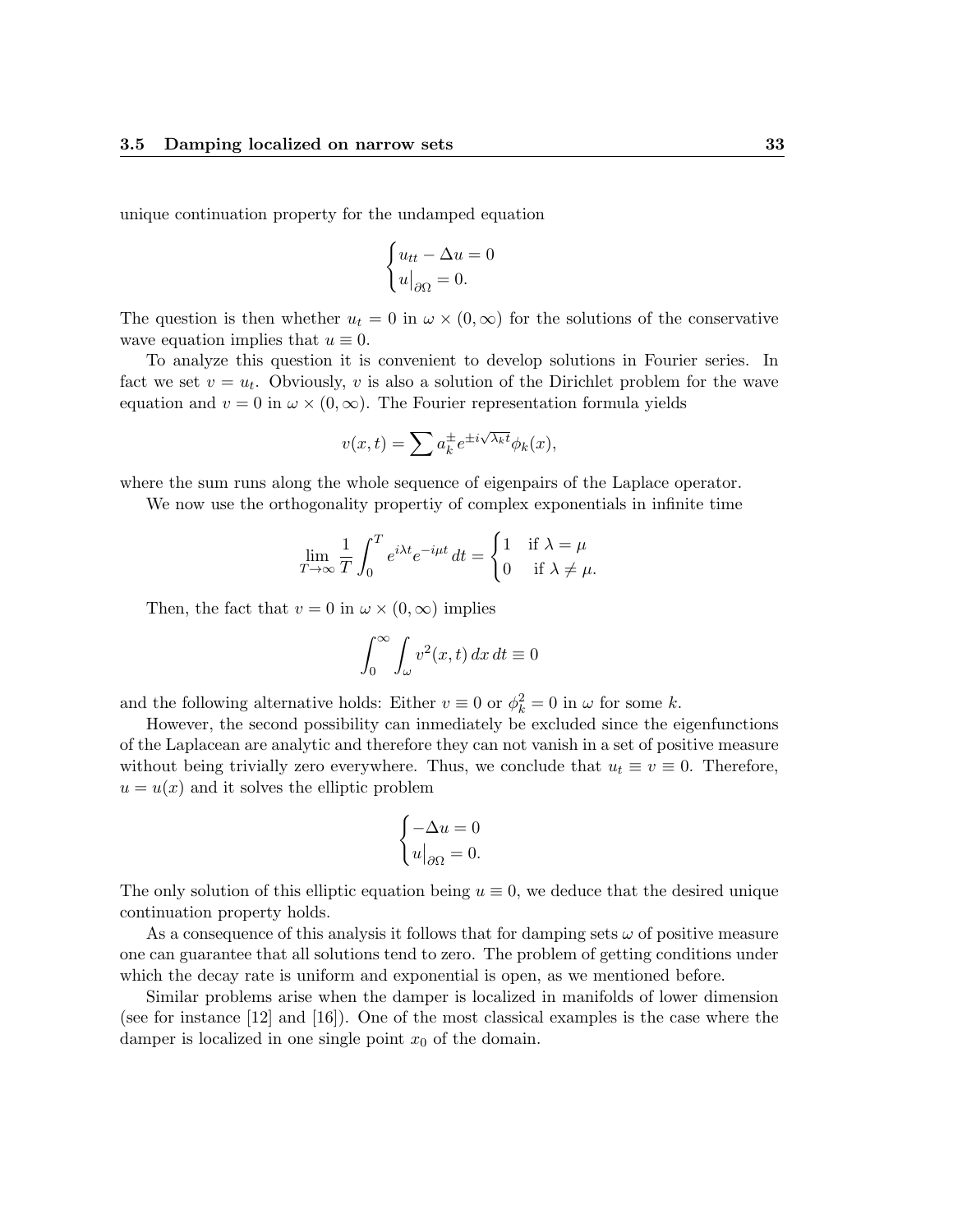Let us consider this problem in  $1 - d$  the domain  $\Omega$  under consideration being  $\Omega =$  $(0, \pi)$ :

$$
\begin{cases} u_{tt} - u_{xx} + u_t(x_0, t)\delta_{x_0} = 0 \\ u(0, t) = u(\pi, t) = 0. \end{cases}
$$

In this case, the Fourier series development of solution reads

$$
u = \sum a_k^{\pm} e^{\pm ikt} \sin(kx).
$$

The damping being localized at the point  $x_0 \in \Omega$  the question we analyze is closely related to how much of the energy of vibrations do we estimate through the observation of  $\int_{}^{T} u_t^2(x_0, t) dt$ ?

The answer is easy in this case. Indeed, by taking  $T = 2\pi$  and using the orthogonality properties of trigonometric polynomials it follows that

$$
\int_0^{2\pi} u_t^2(x_0, t) dt = \int_0^{2\pi} \left| \sum \pm a_k^{\pm} i k e^{\pm ikt} \sin(kx_0) \right|^2 dt = 2\pi \sum_k |a_k^{\pm}|^2 k^2 \sin^2(kx_0).
$$

According to this we have to exclude the cases where  $x_0/\pi$  is rational or not. Indeed, •  $x_0/\pi \in \mathbb{Q} \Rightarrow \exists k : \sin(kx_0) = 0.$ 

In this case there are Fourier components that we do not see at all! Consequently, the observed quantity does not constitute a norm in the space of solutions. In what concerns the damped equation, this means that there are solutions that are not damped at all, whose energy remains constant in time.

•  $x_0/\pi \in \mathbb{Q}^c \Rightarrow \gamma_k = \sin(kx_0) \neq 0$  for all k. In this case, for all  $T \geq 2\pi$  we obtain the inequality

$$
\sum_{k} \gamma_k^2 |a_k^{\pm}|^2 k^2 \le C \int_0^T |u_t(x_0, t)|^2 dt.
$$

However, the asymptotic behavior of the weights  $\gamma_k$  depends on the class of irrationality in which  $\frac{x_0}{\pi}$  lies. In particular,

• When  $\frac{x_0}{\pi}$  is an algebraic number of degree 2,

$$
|\gamma_k| \sim c/|k|
$$

• By the contrary, if  $\frac{x_0}{\pi}$  is a Liouville number

$$
|\gamma_k| \to 0
$$
, exponentially as  $k \to 0$ .

According to this, in the best case, for an optimal choice of  $x_0$ , i.e. when  $x_0/\pi$  is an algebraic number of degree 2, we loose one derivative on the observability inquality in the sense that we get

$$
||(u_0, u_1)||_{L^2(0,\pi) \times H^{-1}(0,\pi)}^2 \le C \int_0^{2\pi} u_t^2(x_0, t) dt,
$$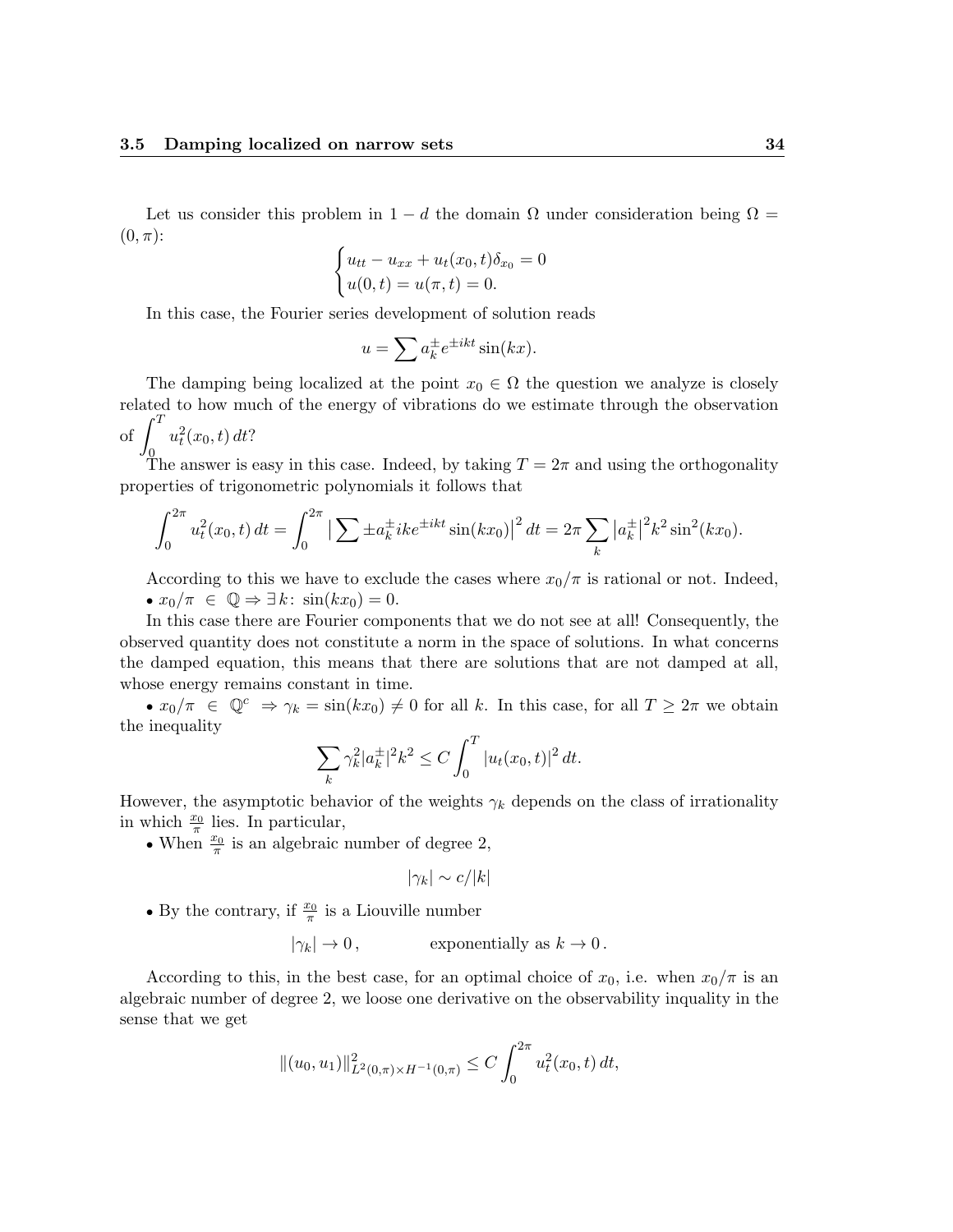instead of the sharp inequality

$$
E(0) \le C \int_0^{2\pi} u_t^2(x_0, t) dt,
$$

one could expect by comparison with the case where the damping is effective in an open subset of the domain. The latter is never true, whatever the choice of  $x_0$  is.

This weakened observability estimates lead to polynomial decay rates for smooth solutions of the damped wave equation (see [12]). In  $1 - d$  these results were explained in terms of ray properties in [16]. There it was shown that one could concentrate solutions of the wave equation along rays, cancelling each other, so that the observability inequelity above with a defect of one derivative becomens sharp.

In  $1 - d$  wave equations with variable coefficients behave very much the same as the constant coefficient one discussed above. However, in that case, one can not rely on the property of orthogonality of trigonometric polynomials. The classical Ingham inequality plays the same role atthis level (see [21]).

The problem of combining Geometric Optics tools with others like diophantine approximations or ergodicity theory to obtain poilynomial decay rates when the damping acts on narrow sets in several space dimensions is completely open.

The same can be said about the case where the damper is located in moving points. We refer to [3] for the analysis of the approximate control property for the heat equation. But nothing is known for in the context of stabilization of the wave equation.

## References

- [1] C. Bardos, G. Lebeau and J. Rauch, Sharp sufficient conditions for the observation, control and stabilization of waves from the boundary, SIAM J. Cont. Optim., 30 (1992), 1024-1065.
- [2] H. Brezis, Analyse Fonctionnelle, Théorie et Applications, Masson, Paris, 1983.
- [3] C. Castro and E. Zuazua, Unique continuation and control for the heat equation from an oscillatin g lower dimensional manifold, preprint, 2003.
- [4] R. Courant and D. Hilbert, Methods of Mathematical Physics, Wiley Interscience, 1962.
- [5] S. Cox and E. Zuazua, The rate at which energy decays in the string damped at one end, Indiana Univ. Math. J., 44 (2) (1995), 545–573.
- [6] B. Dehman, G. Lebeau and E. Zuazua, Stabilization and Control of the semilinear subcritical wave equation, Annales Ecole Normale Superieure de Paris, to appear.